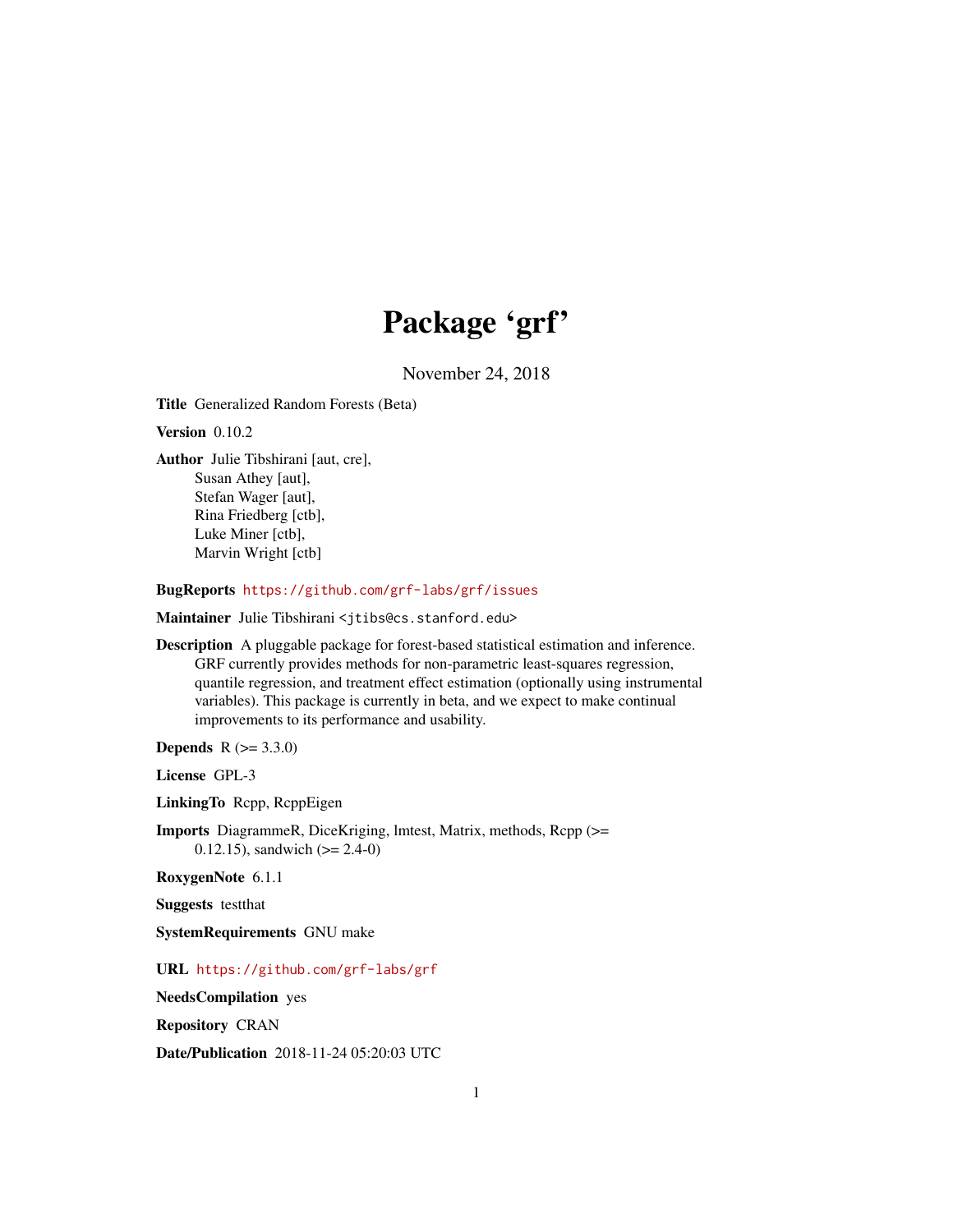# <span id="page-1-0"></span>R topics documented:

|       | $average\_partial\_effect \dots \dots \dots \dots \dots \dots \dots \dots \dots \dots \dots \dots \dots \dots$  | $\overline{2}$            |
|-------|-----------------------------------------------------------------------------------------------------------------|---------------------------|
|       |                                                                                                                 |                           |
|       |                                                                                                                 | $\overline{5}$            |
|       |                                                                                                                 | $\overline{\phantom{0}}8$ |
|       |                                                                                                                 | $\overline{\phantom{0}}8$ |
|       |                                                                                                                 |                           |
|       |                                                                                                                 |                           |
|       |                                                                                                                 |                           |
|       |                                                                                                                 |                           |
|       |                                                                                                                 |                           |
|       |                                                                                                                 |                           |
|       |                                                                                                                 |                           |
|       |                                                                                                                 |                           |
|       |                                                                                                                 |                           |
|       |                                                                                                                 |                           |
|       | predict.local linear forest $\ldots \ldots \ldots \ldots \ldots \ldots \ldots \ldots \ldots \ldots \ldots$      |                           |
|       |                                                                                                                 |                           |
|       |                                                                                                                 |                           |
|       |                                                                                                                 |                           |
|       |                                                                                                                 |                           |
|       |                                                                                                                 |                           |
|       |                                                                                                                 |                           |
|       |                                                                                                                 |                           |
|       |                                                                                                                 |                           |
|       | tune causal forest $\ldots \ldots \ldots \ldots \ldots \ldots \ldots \ldots \ldots \ldots \ldots \ldots \ldots$ | 31                        |
|       |                                                                                                                 |                           |
|       |                                                                                                                 |                           |
|       |                                                                                                                 |                           |
| Index |                                                                                                                 | 38                        |

average\_partial\_effect

*Estimate average partial effects using a causal forest*

# Description

Gets estimates of the average partial effect, in particular the (conditional) average treatment effect (target.sample = all):  $1/n$  sum\_i =  $1^n$ n Cov[Wi, Yi | X = Xi] / Var[Wi | X = Xi]. Note that for a binary unconfounded treatment, the average partial effect matches the average treatment effect.

# Usage

```
average_partial_effect(forest, calibrate.weights = TRUE, subset = NULL,
 num.trees.for.variance = 500)
```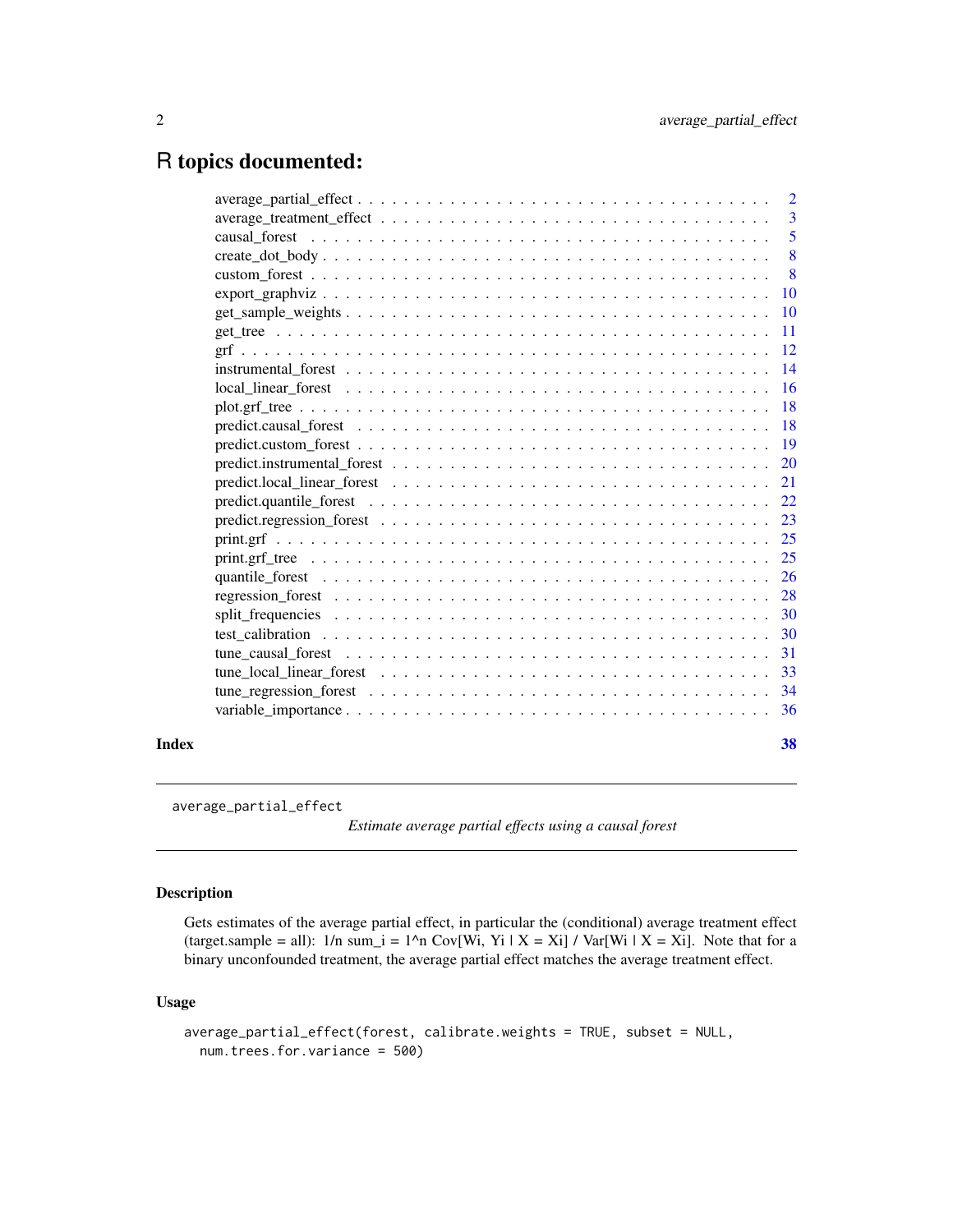#### <span id="page-2-0"></span>**Arguments**

| forest                 | The trained forest.                                                                                                                                                                                                              |
|------------------------|----------------------------------------------------------------------------------------------------------------------------------------------------------------------------------------------------------------------------------|
| calibrate.weights      |                                                                                                                                                                                                                                  |
|                        | Whether to force debiasing weights to match expected moments for 1, W, W.hat,<br>and $1/\text{Var}[W X]$ .                                                                                                                       |
| subset                 | Specifies a subset of the training examples over which we estimate the ATE.<br>WARNING: For valid statistical performance, the subset should be defined only<br>using features Xi, not using the treatment Wi or the outcome Yi. |
| num.trees.for.variance |                                                                                                                                                                                                                                  |
|                        | Number of trees used to estimate $Var[Wi   Ki = x]$ .                                                                                                                                                                            |

# Details

If clusters are specified, then each cluster gets equal weight. For example, if there are 10 clusters with 1 unit each and per-cluster APE = 1, and there are 10 clusters with 19 units each and per-cluster  $APE = 0$ , then the overall APE is 0.5 (not 0.05).

# Value

An estimate of the average partial effect, along with standard error.

#### Examples

```
## Not run:
n = 2000; p = 10X = matrix(rnorm(n*p), n, p)W = rbinom(n, 1, 1/(1 + exp(-X[,2]))) + rnorm(n)
Y = pmax(X[, 1], 0) * W + X[, 2] + pmin(X[, 3], 0) + rnorm(n)tau.forest = causal_forest(X, Y, W)tau.hat = predict(tau.forest)
average_partial_effect(tau.forest)
average\_partial\_effect(tau.forest, subset = X[, 1] > 0
```
## End(Not run)

average\_treatment\_effect

*Estimate average treatment effects using a causal forest*

#### Description

Gets estimates of one of the following.

- The (conditional) average treatment effect (target.sample = all): sum\_i =  $1^{\circ}n E[Y(1) Y(0)]$  $X = X_i$ ] / n
- The (conditional) average treatment effect on the treated (target.sample = treated): sum\_Wi =  $1 E[Y(1) - Y(0) | X = Xi] / |i : Wi = 1|$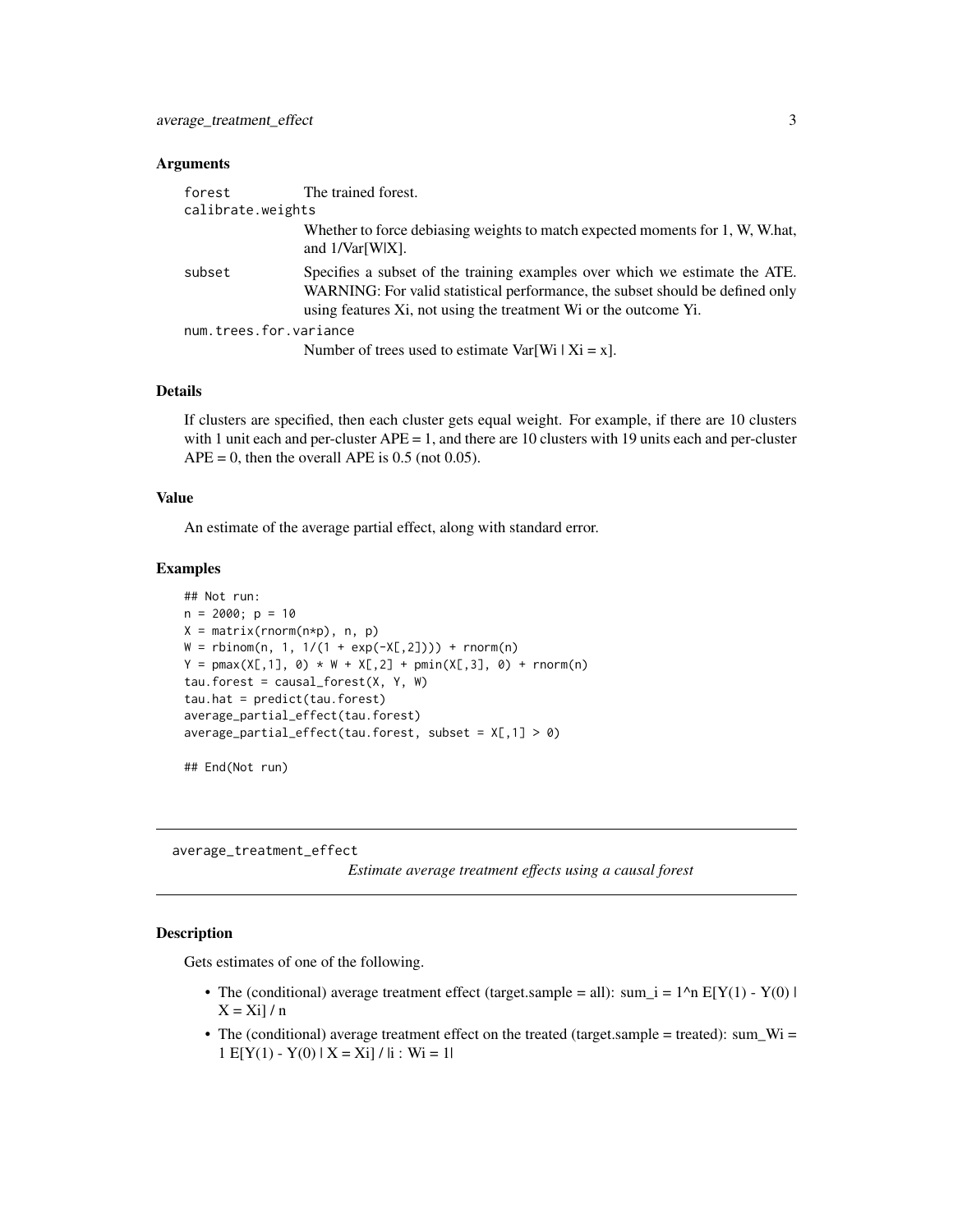- The (conditional) average treatment effect on the controls (target.sample = control): sum\_Wi  $= 0 \text{ E}[Y(1) - Y(0) | X = Xi] / |i : Wi = 0|$
- The overlap-weighted (conditional) average treatment effect sum  $i = 1^n$  n e(Xi) (1 e(Xi))  $E[Y(1) - Y(0) | X = Xi] / sum_i = 1^n n e(Xi) (1 - e(Xi)),$  where  $e(x) = P[Wi = 1 | Xi = x].$

This last estimand is recommended by Li, Morgan, and Zaslavsky (JASA, 2017) in case of poor overlap (i.e., when the propensities  $e(x)$  may be very close to 0 or 1), as it doesn't involve dividing by estimated propensities.

#### Usage

```
average_treatment_effect(forest, target.sample = c("all", "treated",
  "control", "overlap"), method = c("AIPW", "TMLE"), subset = NULL)
```
#### Arguments

| forest        | The trained forest.                                                                                                                                                                                                            |
|---------------|--------------------------------------------------------------------------------------------------------------------------------------------------------------------------------------------------------------------------------|
| target.sample | Which sample to aggregate treatment effects over.                                                                                                                                                                              |
| method        | Method used for doubly robust inference. Can be either augmented inverse-<br>propensity weighting (AIPW), or targeted maximum likelihood estimation (TMLE).                                                                    |
| subset        | Specifies subset of the training examples over which we estimate the ATE.<br>WARNING: For valid statistical performance, the subset should be defined only<br>using features Xi, not using the treatment Wi or the outcome Yi. |

# Details

If clusters are specified, then each cluster gets equal weight. For example, if there are 10 clusters with 1 unit each and per-cluster  $ATE = 1$ , and there are 10 clusters with 19 units each and per-cluster  $ATE = 0$ , then the overall ATE is 0.5 (not 0.05).

#### Value

An estimate of the average treatment effect, along with standard error.

```
## Not run:
# Train a causal forest.
n = 50; p = 10X = matrix(rnorm(n*p), n, p)W = rbinom(n, 1, 0.5)Y = pmax(X[, 1], 0) * W + X[, 2] + pmin(X[, 3], 0) + rnorm(n)c.forest = causal_forest(X, Y, W)# Predict using the forest.
X.test = matrix(0, 101, p)X.test[, 1] = seq(-2, 2, length.out = 101)c.pred = predict(c.forest, X.test)
# Estimate the conditional average treatment effect on the full sample (CATE).
average_treatment_effect(c.forest, target.sample = "all")
```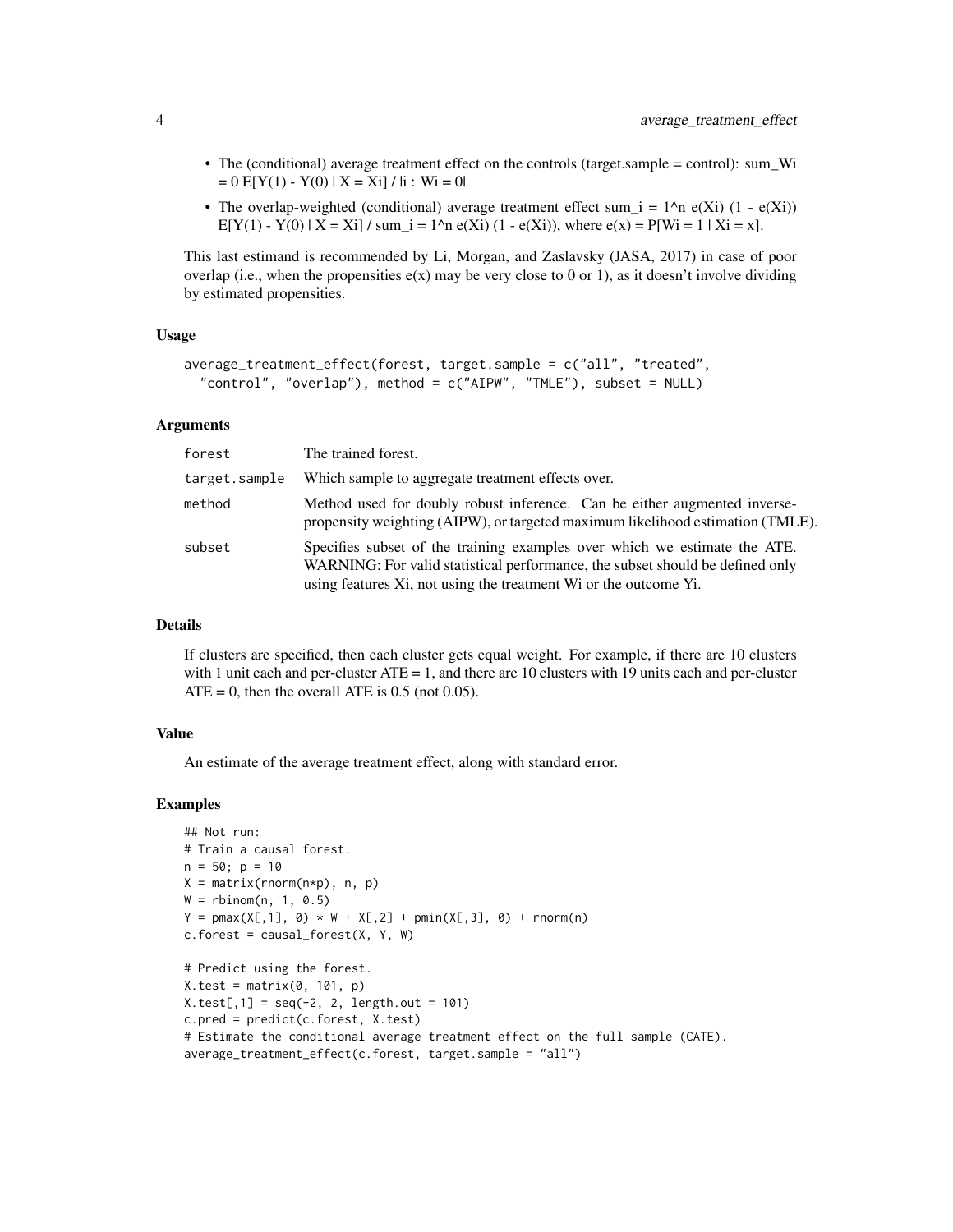```
# Estimate the conditional average treatment effect on the treated sample (CATT).
# We don't expect much difference between the CATE and the CATT in this example,
# since treatment assignment was randomized.
average_treatment_effect(c.forest, target.sample = "treated")
# Estimate the conditional average treatment effect on samples with positive X[,1].
average_treatment_effect(c.forest, target.sample = "all", X[,1] > 0)
## End(Not run)
```
causal\_forest *Causal forest*

#### Description

Trains a causal forest that can be used to estimate conditional average treatment effects  $tau(X)$ . When the treatment assignment W is binary and unconfounded, we have tau(X) =  $E[Y(1) - Y(0)]$  $X = x$ , where  $Y(0)$  and  $Y(1)$  are potential outcomes corresponding to the two possible treatment states. When W is continuous, we effectively estimate an average partial effect  $Cov[Y, W | X = x]$ /  $Var[W \mid X = x]$ , and interpret it as a treatment effect given unconfoundedness.

#### Usage

```
causal_forest(X, Y, W, Y.hat = NULL, W.hat = NULL,sample.fraction = 0.5, mtry = NULL, num.trees = 2000,
  num.threads = NULL, min.node.size = NULL, honesty = TRUE,
  honesty.fraction = NULL, ci.group.size = 2, alpha = NULL,
  imbalance.penalty = NULL, stabilize.splits = TRUE,
  compute.oob.predictions = TRUE, seed = NULL, clusters = NULL,
  samples_per_cluster = NULL, tune.parameters = FALSE,
  num.fit.trees = 200, num.fit.reps = 50, num.optimize.reps = 1000)
```

| X               | The covariates used in the causal regression.                                                                                                                                                                                               |  |
|-----------------|---------------------------------------------------------------------------------------------------------------------------------------------------------------------------------------------------------------------------------------------|--|
| Y               | The outcome.                                                                                                                                                                                                                                |  |
| W               | The treatment assignment (may be binary or real).                                                                                                                                                                                           |  |
| Y.hat           | Estimates of the expected responses $E[Y   X_i]$ , marginalizing over treatment.<br>If Y.hat = NULL, these are estimated using a separate regression forest. See<br>section 6.1.1 of the GRF paper for further discussion of this quantity. |  |
| W.hat           | Estimates of the treatment propensities $E[W   X]$ . If W.hat = NULL, these are<br>estimated using a separate regression forest.                                                                                                            |  |
| sample.fraction |                                                                                                                                                                                                                                             |  |
|                 | Fraction of the data used to build each tree. Note: If honesty $= TRUE$ , these<br>subsamples will further be cut by a factor of honesty. fraction.                                                                                         |  |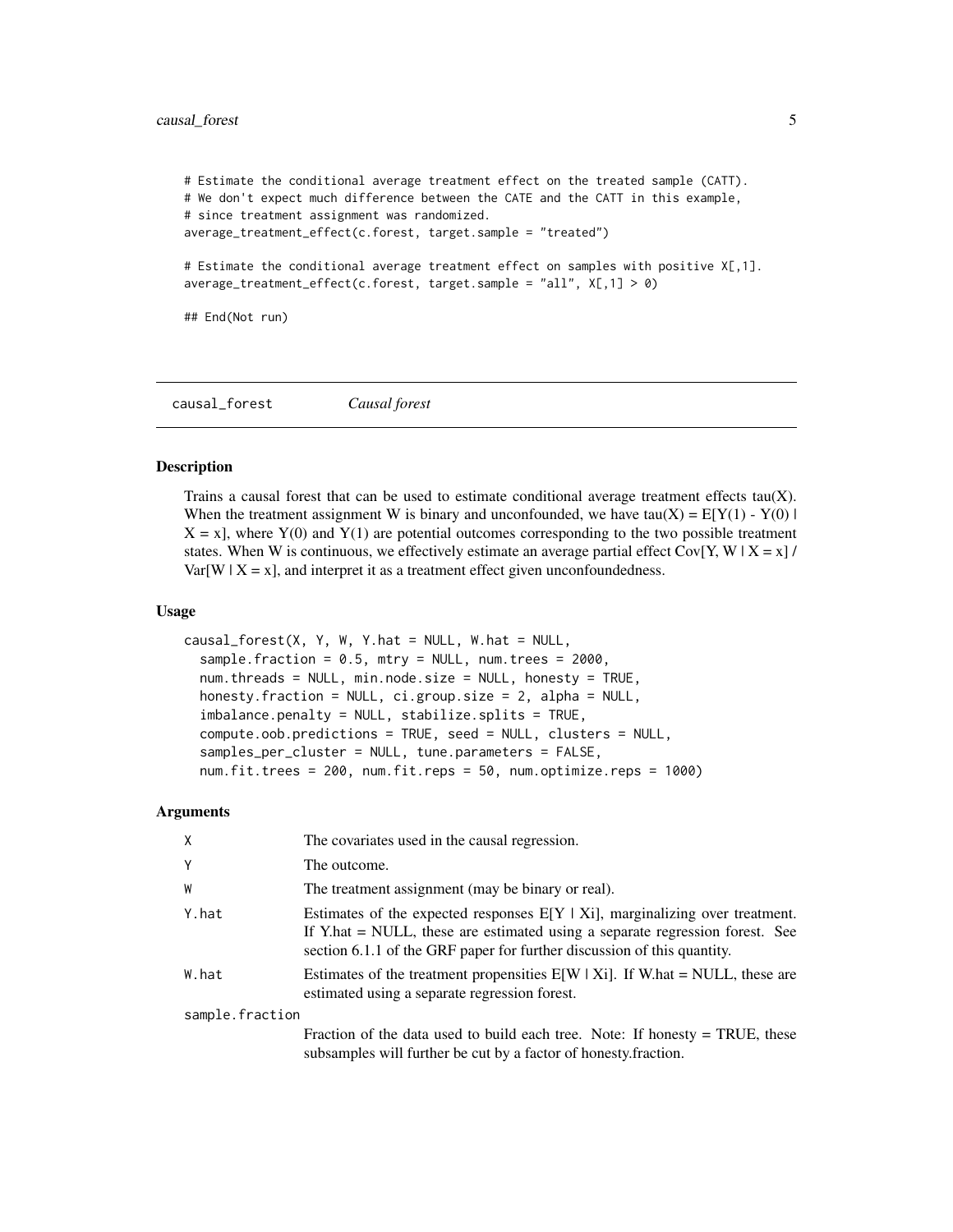| mtry                    | Number of variables tried for each split.                                                                                                                                                                                                                                                                                                                                                                                                                                                                                                                                                                                 |  |
|-------------------------|---------------------------------------------------------------------------------------------------------------------------------------------------------------------------------------------------------------------------------------------------------------------------------------------------------------------------------------------------------------------------------------------------------------------------------------------------------------------------------------------------------------------------------------------------------------------------------------------------------------------------|--|
| num.trees               | Number of trees grown in the forest. Note: Getting accurate confidence intervals<br>generally requires more trees than getting accurate predictions.                                                                                                                                                                                                                                                                                                                                                                                                                                                                      |  |
| num.threads             | Number of threads used in training. If set to NULL, the software automatically<br>selects an appropriate amount.                                                                                                                                                                                                                                                                                                                                                                                                                                                                                                          |  |
| min.node.size           | A target for the minimum number of observations in each tree leaf. Note that<br>nodes with size smaller than min.node.size can occur, as in the original random-<br>Forest package.                                                                                                                                                                                                                                                                                                                                                                                                                                       |  |
| honesty                 | Whether to use honest splitting (i.e., sub-sample splitting).                                                                                                                                                                                                                                                                                                                                                                                                                                                                                                                                                             |  |
| honesty.fraction        |                                                                                                                                                                                                                                                                                                                                                                                                                                                                                                                                                                                                                           |  |
|                         | The fraction of data that will be used for determining splits if honesty $=$ TRUE.<br>Corresponds to set J1 in the notation of the paper. When using the defaults<br>(honesty = TRUE and honesty.fraction = NULL), half of the data will be used<br>for determining splits                                                                                                                                                                                                                                                                                                                                                |  |
| ci.group.size           | The forest will grow ci.group.size trees on each subsample. In order to provide<br>confidence intervals, ci.group.size must be at least 2.                                                                                                                                                                                                                                                                                                                                                                                                                                                                                |  |
| alpha                   | A tuning parameter that controls the maximum imbalance of a split.                                                                                                                                                                                                                                                                                                                                                                                                                                                                                                                                                        |  |
| imbalance.penalty       |                                                                                                                                                                                                                                                                                                                                                                                                                                                                                                                                                                                                                           |  |
|                         | A tuning parameter that controls how harshly imbalanced splits are penalized.                                                                                                                                                                                                                                                                                                                                                                                                                                                                                                                                             |  |
| stabilize.splits        |                                                                                                                                                                                                                                                                                                                                                                                                                                                                                                                                                                                                                           |  |
|                         | Whether or not the treatment should be taken into account when determining the<br>imbalance of a split (experimental).                                                                                                                                                                                                                                                                                                                                                                                                                                                                                                    |  |
| compute.oob.predictions | Whether OOB predictions on training set should be precomputed.                                                                                                                                                                                                                                                                                                                                                                                                                                                                                                                                                            |  |
| seed                    | The seed of the $C++$ random number generator.                                                                                                                                                                                                                                                                                                                                                                                                                                                                                                                                                                            |  |
| clusters                | Vector of integers or factors specifying which cluster each observation corre-<br>sponds to.                                                                                                                                                                                                                                                                                                                                                                                                                                                                                                                              |  |
| samples_per_cluster     |                                                                                                                                                                                                                                                                                                                                                                                                                                                                                                                                                                                                                           |  |
|                         | If sampling by cluster, the number of observations to be sampled from each<br>cluster when training a tree. If NULL, we set samples_per_cluster to the size<br>of the smallest cluster. If some clusters are smaller than samples_per_cluster,<br>the whole cluster is used every time the cluster is drawn. Note that clusters with<br>less than samples_per_cluster observations get relatively smaller weight than<br>others in training the forest, i.e., the contribution of a given cluster to the final<br>forest scales with the minimum of the number of observations in the cluster and<br>samples_per_cluster. |  |
| tune.parameters         |                                                                                                                                                                                                                                                                                                                                                                                                                                                                                                                                                                                                                           |  |
|                         | If true, NULL parameters are tuned by cross-validation; if false NULL parame-<br>ters are set to defaults.                                                                                                                                                                                                                                                                                                                                                                                                                                                                                                                |  |
| num.fit.trees           | The number of trees in each 'mini forest' used to fit the tuning model.                                                                                                                                                                                                                                                                                                                                                                                                                                                                                                                                                   |  |
| num.fit.reps            | The number of forests used to fit the tuning model.                                                                                                                                                                                                                                                                                                                                                                                                                                                                                                                                                                       |  |
| num.optimize.reps       |                                                                                                                                                                                                                                                                                                                                                                                                                                                                                                                                                                                                                           |  |
|                         | The number of random parameter values considered when using the model to<br>select the optimal parameters.                                                                                                                                                                                                                                                                                                                                                                                                                                                                                                                |  |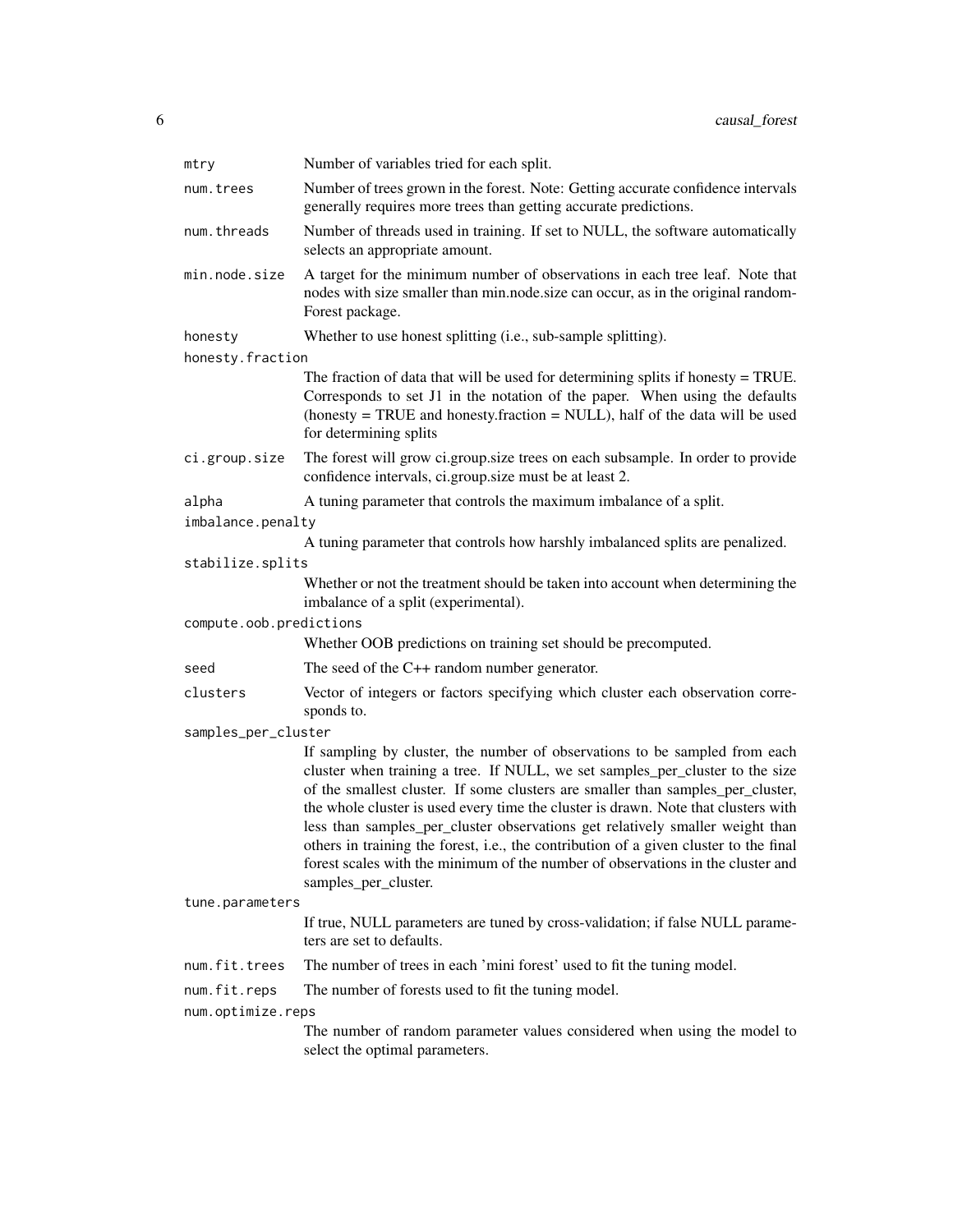causal\_forest 7

#### Value

A trained causal forest object.

```
## Not run:
# Train a causal forest.
n = 50; p = 10X = matrix(rnorm(n*p), n, p)W = rbinom(n, 1, 0.5)Y = pmax(X[, 1], 0) * W + X[, 2] + pmin(X[, 3], 0) + rnorm(n)c.forest = causal_forest(X, Y, W)# Predict using the forest.
X.test = matrix(0, 101, p)X.test[, 1] = seq(-2, 2, length.out = 101)c.pred = predict(c.forest, X.test)
# Predict on out-of-bag training samples.
c.pred = predict(c.forest)# Predict with confidence intervals; growing more trees is now recommended.
c.forest = causal_forest(X, Y, W, num.trees = 4000)c.pred = predict(c.forest, X.test, estimate.variance = TRUE)
# In some examples, pre-fitting models for Y and W separately may
# be helpful (e.g., if different models use different covariates).
# In some applications, one may even want to get Y.hat and W.hat
# using a completely different method (e.g., boosting).
n = 2000; p = 20X = matrix(rnorm(n * p), n, p)TAU = 1 / (1 + \exp(-X[, 3]))W = rbinom(n, 1, 1 / (1 + exp(-X[, 1] - X[, 2])))
Y = pmax(X[, 2] + X[, 3], 0) + rowMeans(X[, 4:6]) / 2 + W * TAU + rnorm(n)forest.W = regression_fonest(X, W, tune, parameters = TRUE)W.hat = predict(forest.W)$predictions
forest.Y = regression_forest(X, Y, tune.parameters = TRUE)
Y.hat = predict(forest.Y)$predictions
forest.Y.varimp = variable_importance(forest.Y)
# Note: Forests may have a hard time when trained on very few variables
# (e.g., ncol(X) = 1, 2, or 3). We recommend not being too aggressive
# in selection.
selected.vars = which(forest.Y.varimp / mean(forest.Y.varimp) > 0.2)
tau.forest = causal_forest(X[,selected.vars], Y, W,
                           W.hat = W.hat, Y.hat = Y.hat,
                           tune.parameters = TRUE)
tau.hat = predict(tau.forest)$predictions
```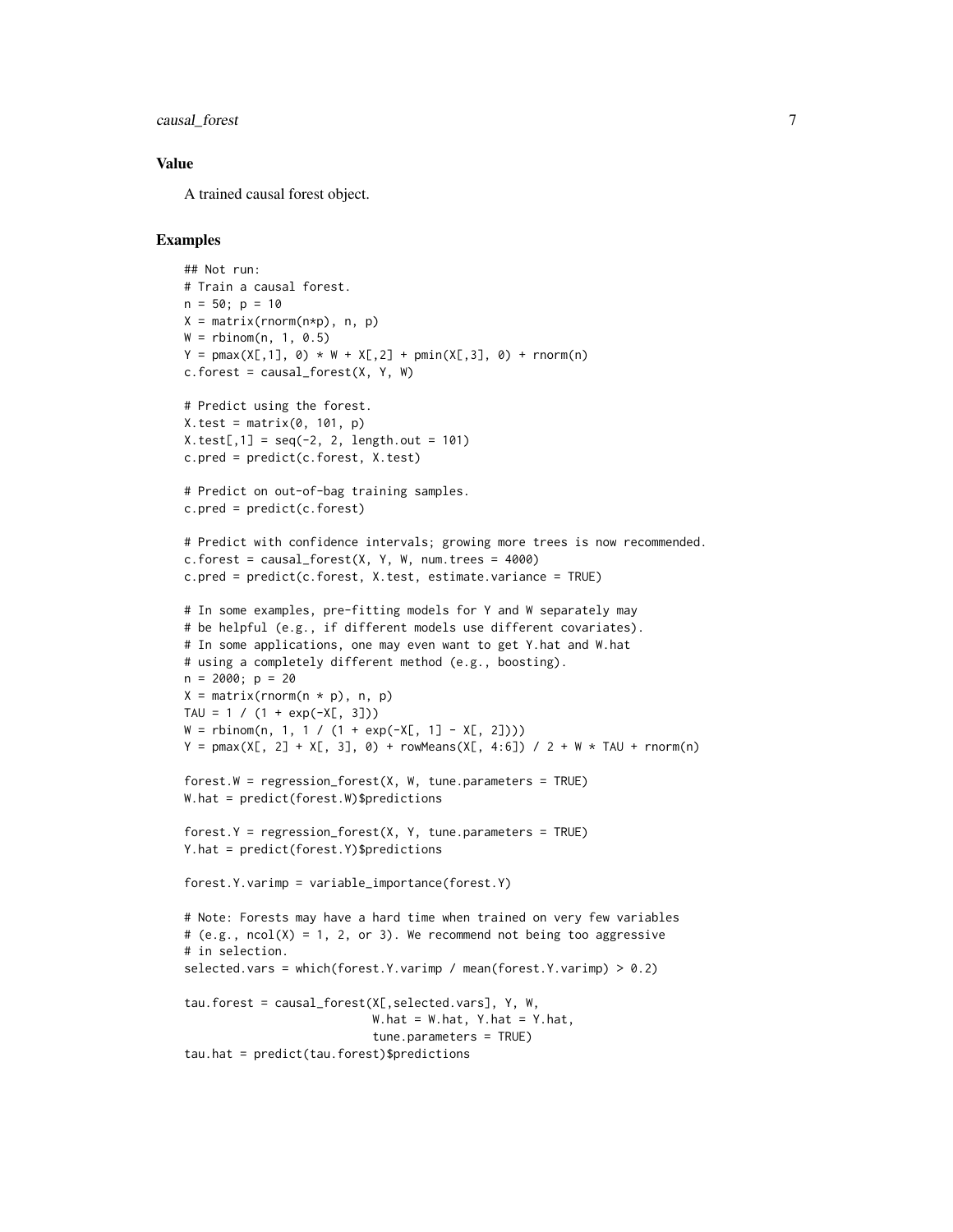<span id="page-7-0"></span>## End(Not run)

create\_dot\_body *Writes each node information If it is a leaf node: show it in different color, show number of samples, show leaf id If it is a non-leaf node: show its splitting variable and splitting value*

# Description

Writes each node information If it is a leaf node: show it in different color, show number of samples, show leaf id If it is a non-leaf node: show its splitting variable and splitting value

#### Usage

```
create_dot_body(tree, index = 1)
```
#### Arguments

| tree  | the tree to convert           |
|-------|-------------------------------|
| index | the index of the current node |

custom\_forest *Custom forest*

# Description

Trains a custom forest model.

#### Usage

```
custom_forest(X, Y, sample, fraction = 0.5, mtry = NULL,num.trees = 2000, num.threads = NULL, min.node.size = NULL,
 honesty = TRUE, honesty. fraction = NULL, alpha = 0.05,
  imbalance.penalty = 0, seed = NULL, clusters = NULL,
  samples_per_cluster = NULL)
```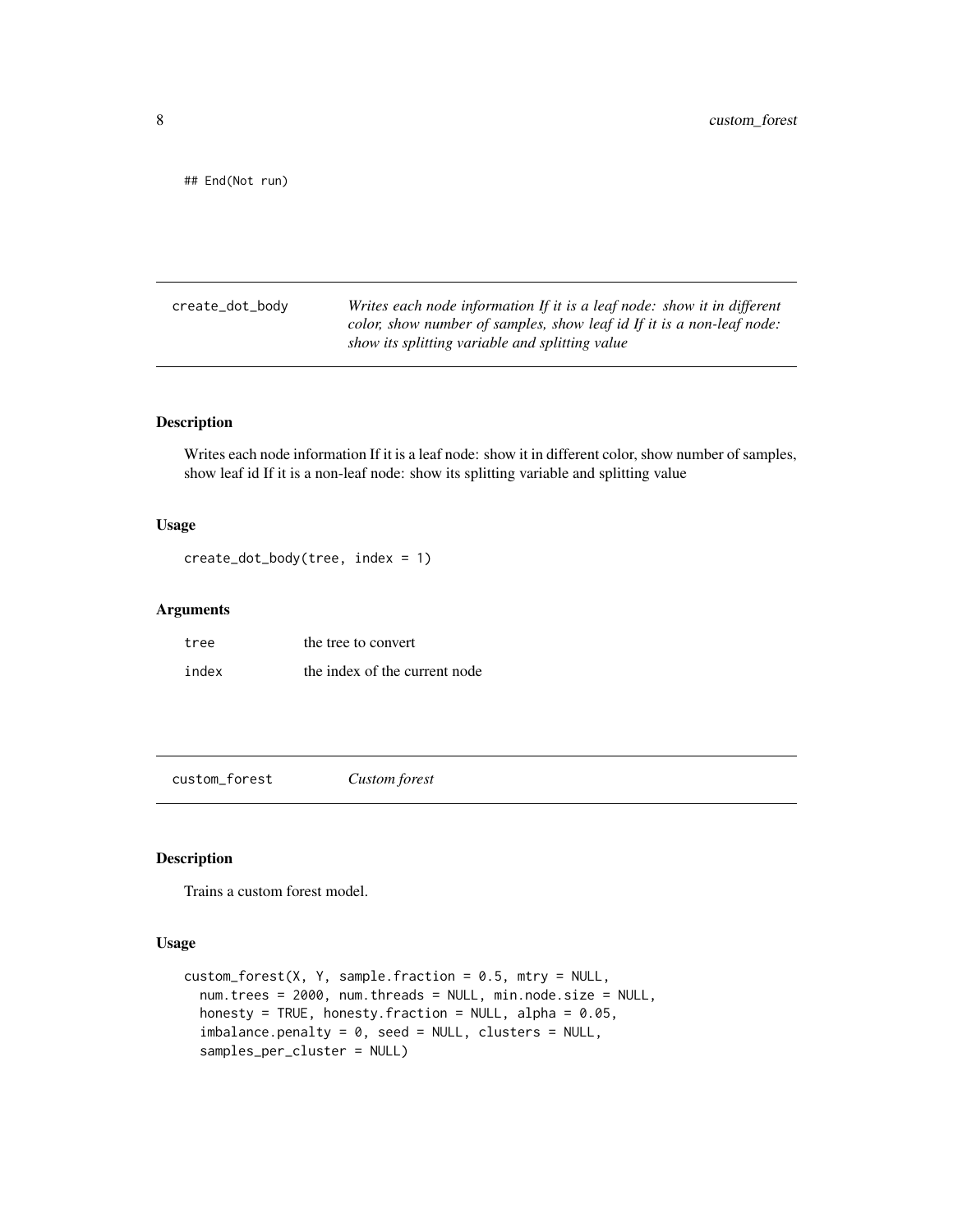# Arguments

| X                   | The covariates used in the regression.                                                                                                                                                                                                                                                                                                                                                                                                                                                                                                                                                                                    |  |
|---------------------|---------------------------------------------------------------------------------------------------------------------------------------------------------------------------------------------------------------------------------------------------------------------------------------------------------------------------------------------------------------------------------------------------------------------------------------------------------------------------------------------------------------------------------------------------------------------------------------------------------------------------|--|
| Υ                   | The outcome.                                                                                                                                                                                                                                                                                                                                                                                                                                                                                                                                                                                                              |  |
| sample.fraction     |                                                                                                                                                                                                                                                                                                                                                                                                                                                                                                                                                                                                                           |  |
|                     | Fraction of the data used to build each tree. Note: If honesty $=$ TRUE, these<br>subsamples will further be cut by a factor of honesty.fraction.                                                                                                                                                                                                                                                                                                                                                                                                                                                                         |  |
| mtry                | Number of variables tried for each split.                                                                                                                                                                                                                                                                                                                                                                                                                                                                                                                                                                                 |  |
| num.trees           | Number of trees grown in the forest. Note: Getting accurate confidence intervals<br>generally requires more trees than getting accurate predictions.                                                                                                                                                                                                                                                                                                                                                                                                                                                                      |  |
| num.threads         | Number of threads used in training. If set to NULL, the software automatically<br>selects an appropriate amount.                                                                                                                                                                                                                                                                                                                                                                                                                                                                                                          |  |
| min.node.size       | A target for the minimum number of observations in each tree leaf. Note that<br>nodes with size smaller than min.node.size can occur, as in the original random-<br>Forest package.                                                                                                                                                                                                                                                                                                                                                                                                                                       |  |
| honesty             | Whether to use honest splitting (i.e., sub-sample splitting).                                                                                                                                                                                                                                                                                                                                                                                                                                                                                                                                                             |  |
| honesty.fraction    |                                                                                                                                                                                                                                                                                                                                                                                                                                                                                                                                                                                                                           |  |
|                     | The fraction of data that will be used for determining splits if honesty $=$ TRUE.<br>Corresponds to set J1 in the notation of the paper. When using the defaults<br>(honesty = TRUE and honesty.fraction = NULL), half of the data will be used<br>for determining splits                                                                                                                                                                                                                                                                                                                                                |  |
| alpha               | A tuning parameter that controls the maximum imbalance of a split.                                                                                                                                                                                                                                                                                                                                                                                                                                                                                                                                                        |  |
| imbalance.penalty   |                                                                                                                                                                                                                                                                                                                                                                                                                                                                                                                                                                                                                           |  |
|                     | A tuning parameter that controls how harshly imbalanced splits are penalized.                                                                                                                                                                                                                                                                                                                                                                                                                                                                                                                                             |  |
| seed                | The seed for the $C++$ random number generator.                                                                                                                                                                                                                                                                                                                                                                                                                                                                                                                                                                           |  |
| clusters            | Vector of integers or factors specifying which cluster each observation corre-<br>sponds to.                                                                                                                                                                                                                                                                                                                                                                                                                                                                                                                              |  |
| samples_per_cluster |                                                                                                                                                                                                                                                                                                                                                                                                                                                                                                                                                                                                                           |  |
|                     | If sampling by cluster, the number of observations to be sampled from each<br>cluster when training a tree. If NULL, we set samples_per_cluster to the size<br>of the smallest cluster. If some clusters are smaller than samples_per_cluster,<br>the whole cluster is used every time the cluster is drawn. Note that clusters with<br>less than samples_per_cluster observations get relatively smaller weight than<br>others in training the forest, i.e., the contribution of a given cluster to the final<br>forest scales with the minimum of the number of observations in the cluster and<br>samples_per_cluster. |  |

# Value

A trained regression forest object.

```
## Not run:
# Train a custom forest.
n = 50; p = 10
```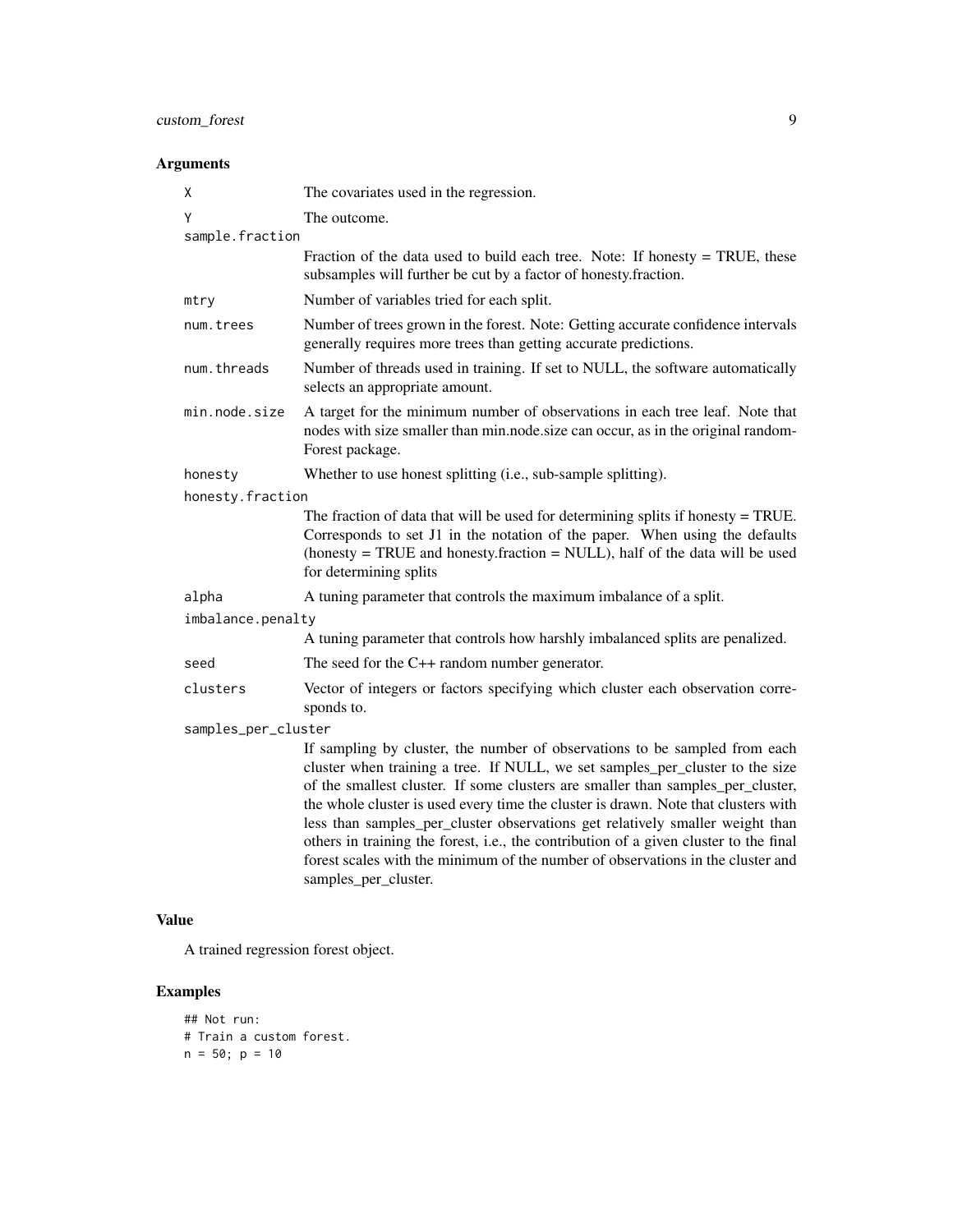```
X = matrix(rnorm(n*p), n, p)Y = X[, 1] * <b>rnorm(n)</b>c.forest = custom_forest(X, Y)# Predict using the forest.
X.test = matrix(0, 101, p)X.test[, 1] = seq(-2, 2, length.out = 101)c.pred = predict(c.forest, X.test)
## End(Not run)
```

| export_graphviz | Export a tree in DOT format. This function generates a GraphViz      |
|-----------------|----------------------------------------------------------------------|
|                 | representation of the tree, which is then written into 'dot_string'. |

### Description

Export a tree in DOT format. This function generates a GraphViz representation of the tree, which is then written into 'dot\_string'.

#### Usage

```
export_graphviz(tree)
```
#### Arguments

tree the tree to convert

get\_sample\_weights *Given a trained forest and test data, compute the training sample weights for each test point.*

#### Description

During normal prediction, these weights are computed as an intermediate step towards producing estimates. This function allows for examining the weights directly, so they could be potentially be used as the input to a different analysis.

# Usage

```
get_sample_weights(forest, newdata = NULL, num.threads = NULL)
```
<span id="page-9-0"></span>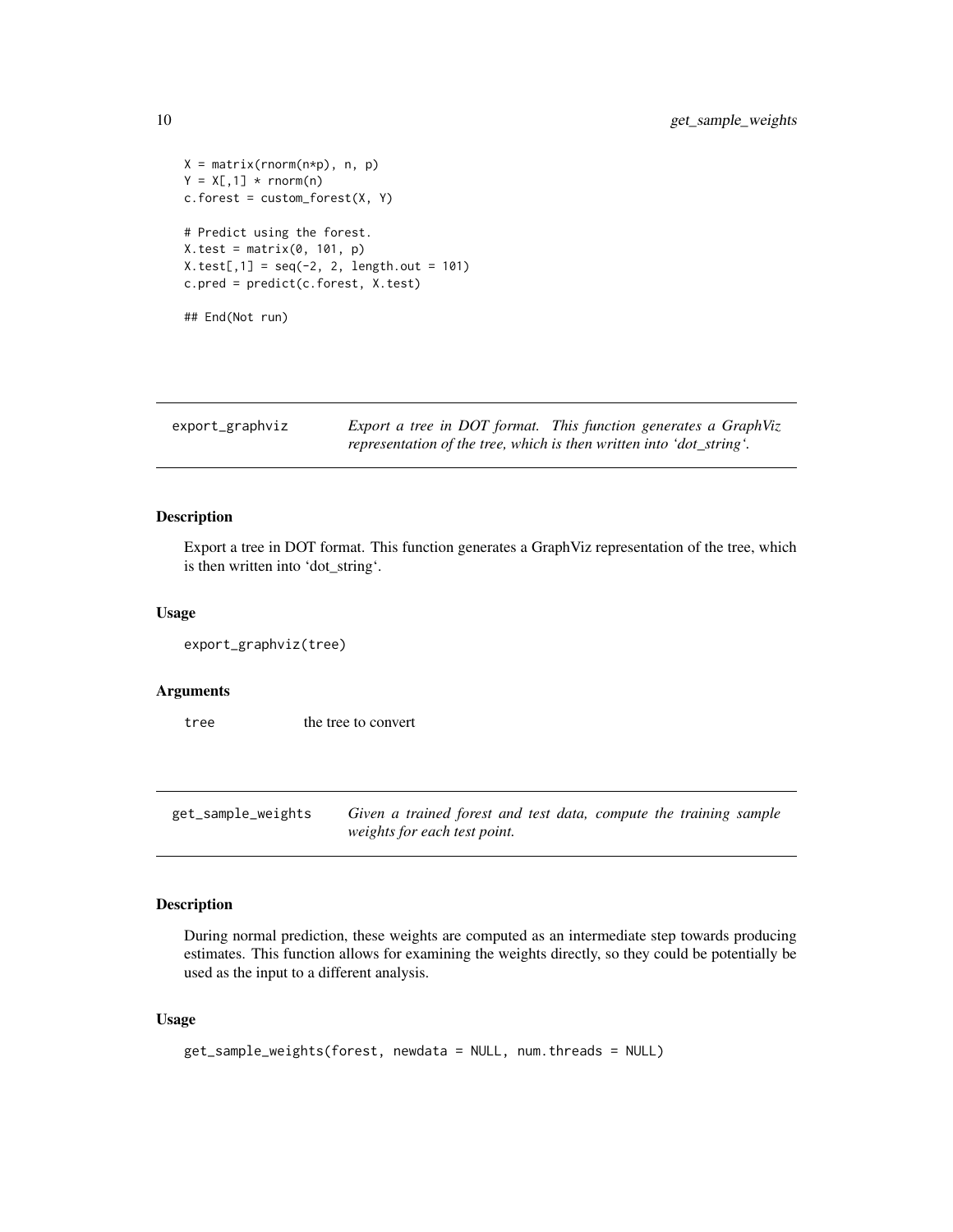#### <span id="page-10-0"></span>get\_tree 11

#### Arguments

| forest      | The trained forest.                                                                                                                                                                                                                                                                |
|-------------|------------------------------------------------------------------------------------------------------------------------------------------------------------------------------------------------------------------------------------------------------------------------------------|
| newdata     | Points at which predictions should be made. If NULL, makes out-of-bag pre-<br>dictions on the training set instead (i.e., provides predictions at Xi using only<br>trees that did not use the i-th training example).#' @param max.depth Maxi-<br>mum depth of splits to consider. |
| num.threads | Number of threads used in training. If set to NULL, the software automatically<br>selects an appropriate amount.                                                                                                                                                                   |

# Value

A sparse matrix where each row represents a test sample, and each column is a sample in the training data. The value at (i, j) gives the weight of training sample j for test sample i.

# Examples

```
## Not run:
p = 10n = 100
X = matrix(2 * runif(n * p) - 1, n, p)Y = (X[, 1] > 0) + 2 * rnorm(n)rrf = regression_forest(X, Y, mtry=p)
sample.weights.oob = get_sample_weights(rrf)
n.test = 15X.test = matrix(2 \times \text{runif(n.test } \times p) - 1, n.test, p)
sample.weights = get_sample_weights(rrf, X.test)
## End(Not run)
```
get\_tree *Retrieve a single tree from a trained forest object.*

# Description

Retrieve a single tree from a trained forest object.

# Usage

```
get_tree(forest, index)
```

| forest | The trained forest.                |
|--------|------------------------------------|
| index  | The index of the tree to retrieve. |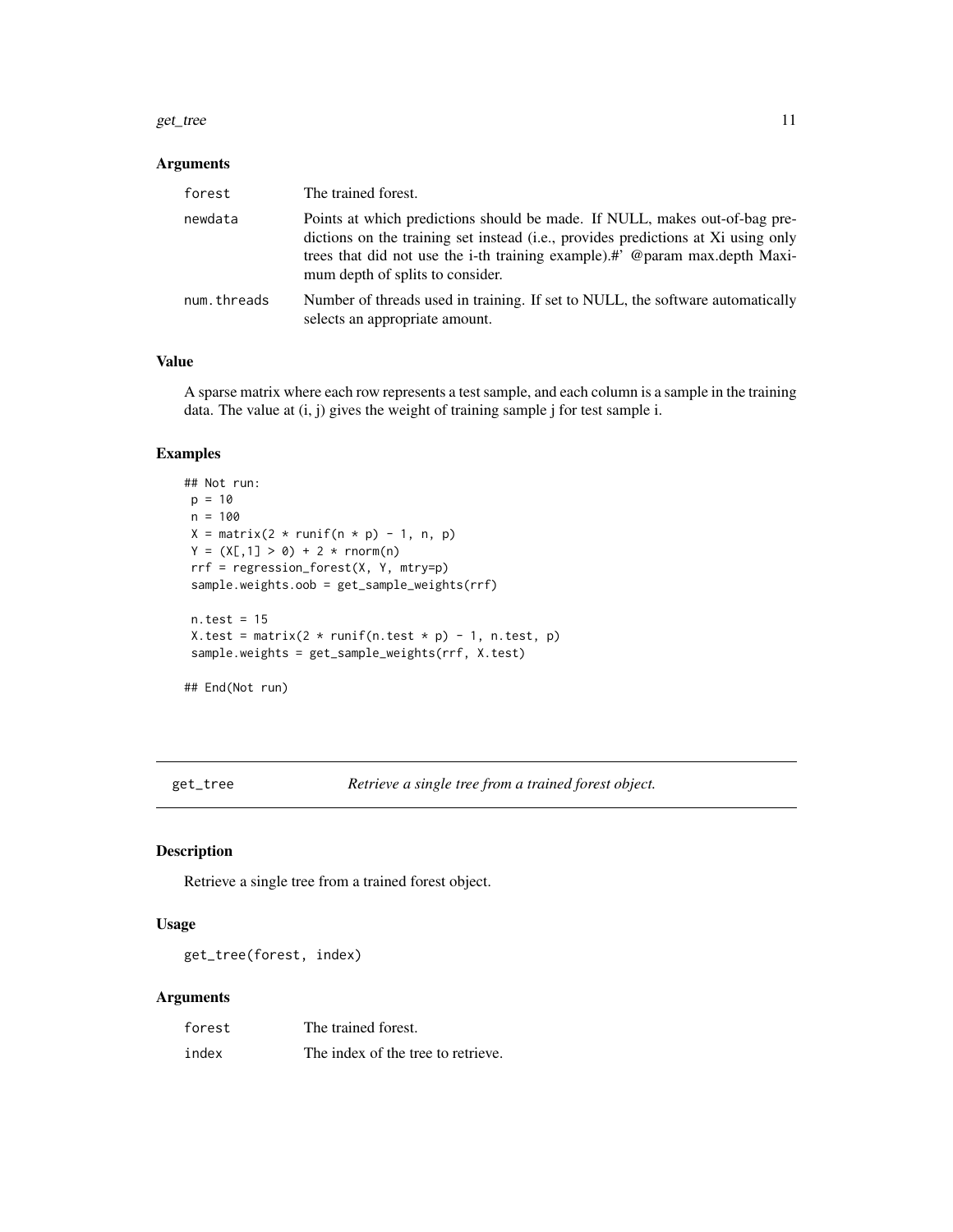#### Value

A GRF tree object containing the below attributes. drawn\_samples: a list of examples that were used in training the tree. This includes examples that were used in choosing splits, as well as the examples that populate the leaf nodes. Put another way, if honesty is enabled, this list includes both subsamples from the split  $(J1$  and  $J2$  in the notation of the paper). num\_samples: the number of examples used in training the tree. nodes: a list of objects representing the nodes in the tree, starting with the root node. Each node will contain an 'is\_leaf' attribute, which indicates whether it is an interior or leaf node. Interior nodes contain the attributes 'left\_child' and 'right\_child', which give the indices of their children in the list, as well as 'split\_variable', and 'split\_value', which describe the split that was chosen. Leaf nodes only have the attribute 'samples', which is a list of the training examples that the leaf contains. Note that if honesty is enabled, this list will only contain examples from the second subsample that was used to 'repopulate' the tree (J2 in the notation of the paper).

#### Examples

```
## Not run:
# Train a quantile forest.
n = 50; p = 10X = matrix(rnorm(n*p), n, p)Y = X[, 1] * rnorm(n)q.forest = quantile_forest(X, Y, quantiles=c(0.1, 0.5, 0.9))
# Examine a particular tree.
q.tree = get_tree(q.forest, 3)
q.tree$nodes
## End(Not run)
```
grf *GRF*

#### **Description**

A pluggable package for forest-based statistical estimation and inference. GRF currently provides non-parametric methods for least-squares regression, quantile regression, and treatment effect estimation (optionally using instrumental variables).

In addition, GRF supports 'honest' estimation (where one subset of the data is used for choosing splits, and another for populating the leaves of the tree), and confidence intervals for least-squares regression and treatment effect estimation.

This package is currently in beta, and we expect to make continual improvements to its performance and usability. For a practical description of the GRF algorithm, including explanations of model parameters and troubleshooting suggestions, please see the [GRF reference](https://github.com/grflabs/grf/blob/master/REFERENCE.md).

<span id="page-11-0"></span>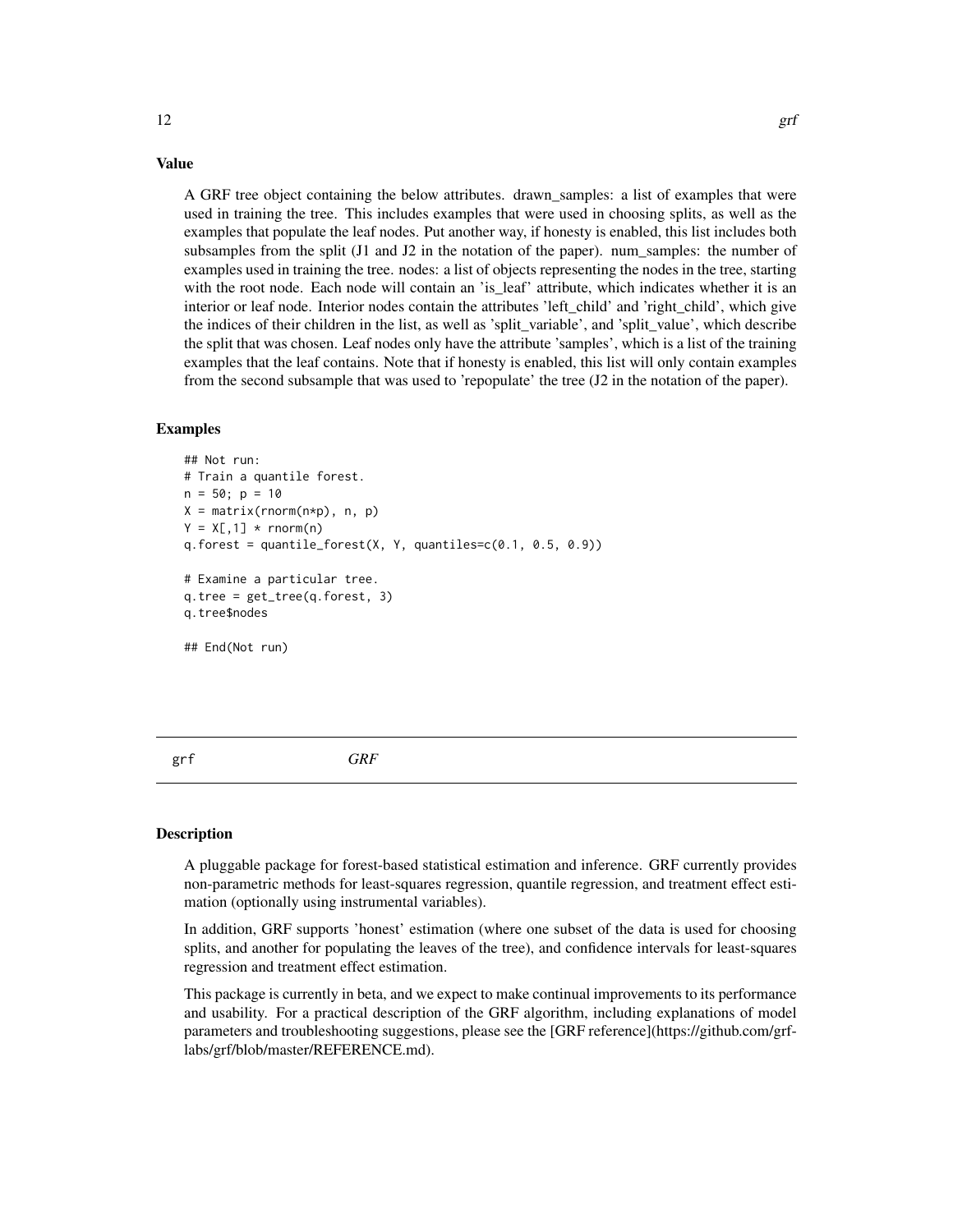Examples

## Not run:

```
library(grf)
# The following script demonstrates how to use GRF for heterogeneous treatment
# effect estimation. For examples of how to use other types of forest, as for
# quantile regression and causal effect estimation using instrumental variables,
# please consult the documentation on the relevant forest methods (quantile_forest,
# instrumental_forest, etc.).
# Generate data.
n = 2000; p = 10X = matrix(rnorm(n*p), n, p)X.test = matrix(0, 101, p)X.test[, 1] = seq(-2, 2, length.out = 101)# Train a causal forest.
W = \text{rbinom}(n, 1, 0.4 + 0.2 \times (X[, 1] > 0))Y = pmax(X[, 1], 0) * W + X[, 2] + pmin(X[, 3], 0) + rnorm(n)tau.forest = causal_forest(X, Y, W)# Estimate treatment effects for the training data using out-of-bag prediction.
tau.hat.oob = predict(tau.forest)
hist(tau.hat.oob$predictions)
# Estimate treatment effects for the test sample.
tau.hat = predict(tau.forest, X.test)
plot(X.test[,1], tau.hat$predictions, ylim = range(tau.hat$predictions, 0, 2),
xlab = "x", ylab = "tau", type = "l")
lines(X.test[, 1], pmax(0, X.test[, 1]), col = 2, lty = 2)# Estimate the conditional average treatment effect on the full sample (CATE).
average_treatment_effect(tau.forest, target.sample = "all")
# Estimate the conditional average treatment effect on the treated sample (CATT).
# Here, we don't expect much difference between the CATE and the CATT, since
# treatment assignment was randomized.
average_treatment_effect(tau.forest, target.sample = "treated")
# Add confidence intervals for heterogeneous treatment effects; growing more
# trees is now recommended.
tau.forest = causal_forest(X, Y, W, num.trees = 4000)
tau.hat = predict(tau.forest, X.test, estimate.variance = TRUE)
sigma.hat = sqrt(tau.hat$variance.estimates)
ylim = range(tau.hat$predictions + 1.96 * sigma.hat, tau.hat$predictions - 1.96 * sigma.hat, 0, 2),
plot(X.test[,1], tau.hat$predictions, ylim = ylim, xlab = "x", ylab = "tau", type = "l")
lines(X.test[,1], tau.hat$predictions + 1.96 * sigma.hat, col = 1, lty = 2)
lines(X.test[,1], tau.hat$predictions - 1.96 * sigma.hat, col = 1, lty = 2)
lines(X.test[, 1], pmax(0, X.test[, 1]), col = 2, lty = 1)# In some examples, pre-fitting models for Y and W separately may
```
 $grf$  13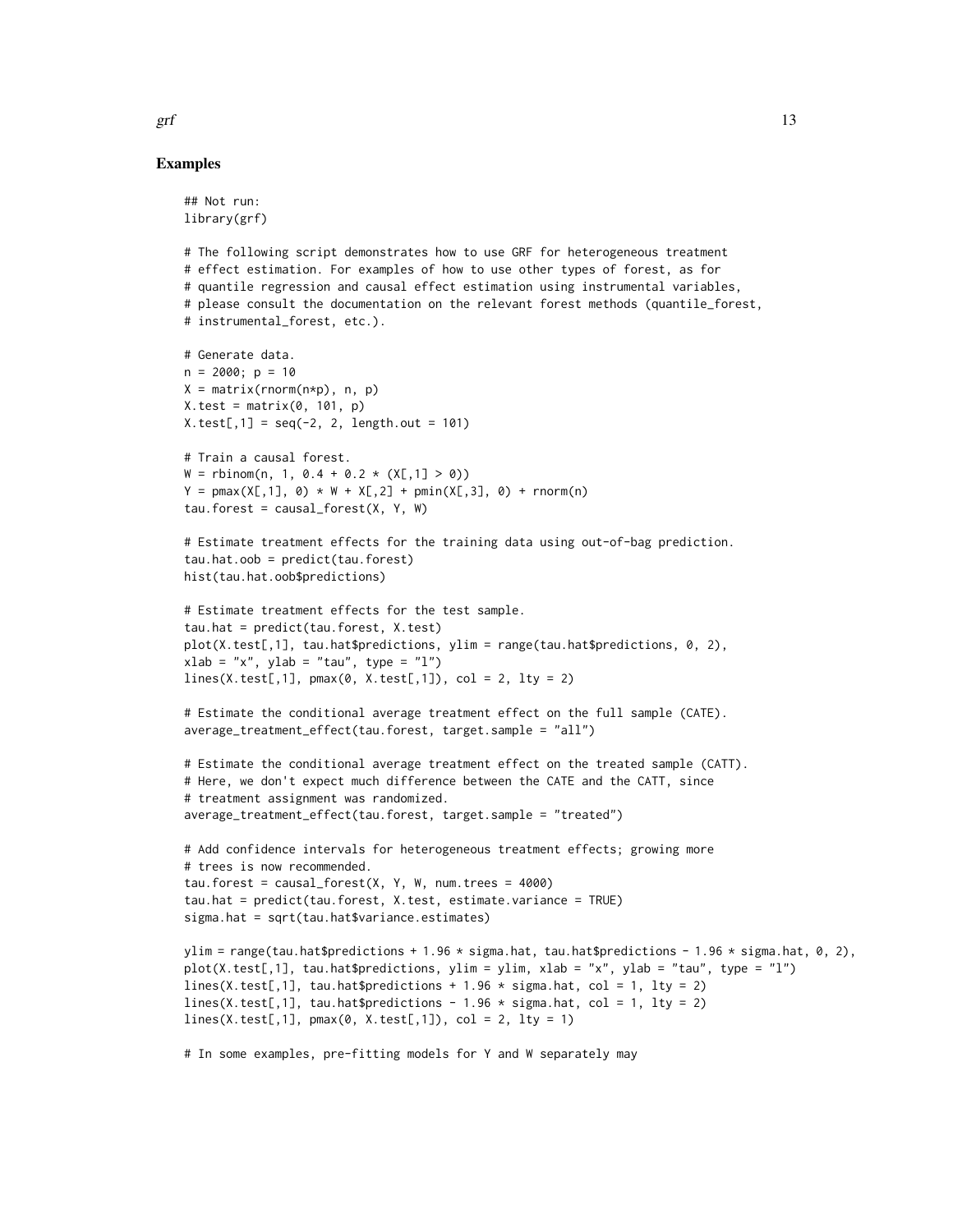```
# be helpful (e.g., if different models use different covariates).
# In some applications, one may even want to get Y.hat and W.hat
# using a completely different method (e.g., boosting).
# Generate new data.
n = 4000; p = 20X = matrix(rnorm(n * p), n, p)TAU = 1 / (1 + \exp(-X[, 3]))W = rbinom(n,1, 1 / (1 + exp(-X[, 1] - X[, 2])))
Y = pmax(X[, 2] + X[, 3], 0) + rowMeans(X[, 4:6]) / 2 + W * TAU + rnorm(n)forest.W = regression_forest(X, W, tune.parameters = TRUE)
W.hat = predict(forest.W)$predictions
forest.Y = regression_forest(X, Y, tune.parameters = TRUE)
Y.hat = predict(forest.Y)$predictions
forest.Y.varimp = variable_importance(forest.Y)
# Note: Forests may have a hard time when trained on very few variables
# (e.g., ncol(X) = 1, 2, or 3). We recommend not being too aggressive
# in selection.
selected.vars = which(forest.Y.varimp / mean(forest.Y.varimp) > 0.2)
tau.forest = causal_forest(X[, selected.vars], Y, W,
                           W.hat = W.hat, Y.hat = Y.hat,
                           tune.parameters = TRUE)
# Check whether causal forest predictions are well calibrated.
test_calibration(tau.forest)
## End(Not run)
```
instrumental\_forest *Intrumental forest*

#### **Description**

Trains an instrumental forest that can be used to estimate conditional local average treatment effects tau(X) identified using instruments. Formally, the forest estimates tau(X) = Cov[Y, Z | X = x] / Cov[W,  $Z \mid X = x$ ]. Note that when the instrument Z and treatment assignment W coincide, an instrumental forest is equivalent to a causal forest.

#### Usage

```
instrumental_forest(X, Y, W, Z, Y.hat = NULL, W.hat = NULL,
  Z.hat = NULL, sample. fraction = 0.5, mtry = NULL,
  num.trees = 2000, num.threads = NULL, min.node.size = NULL,
  honesty = TRUE, honesty.fraction = NULL, ci.group.size = 2,
  reduced.form.weight = 0, alpha = 0.05, imbalance.penalty = 0,
```
<span id="page-13-0"></span>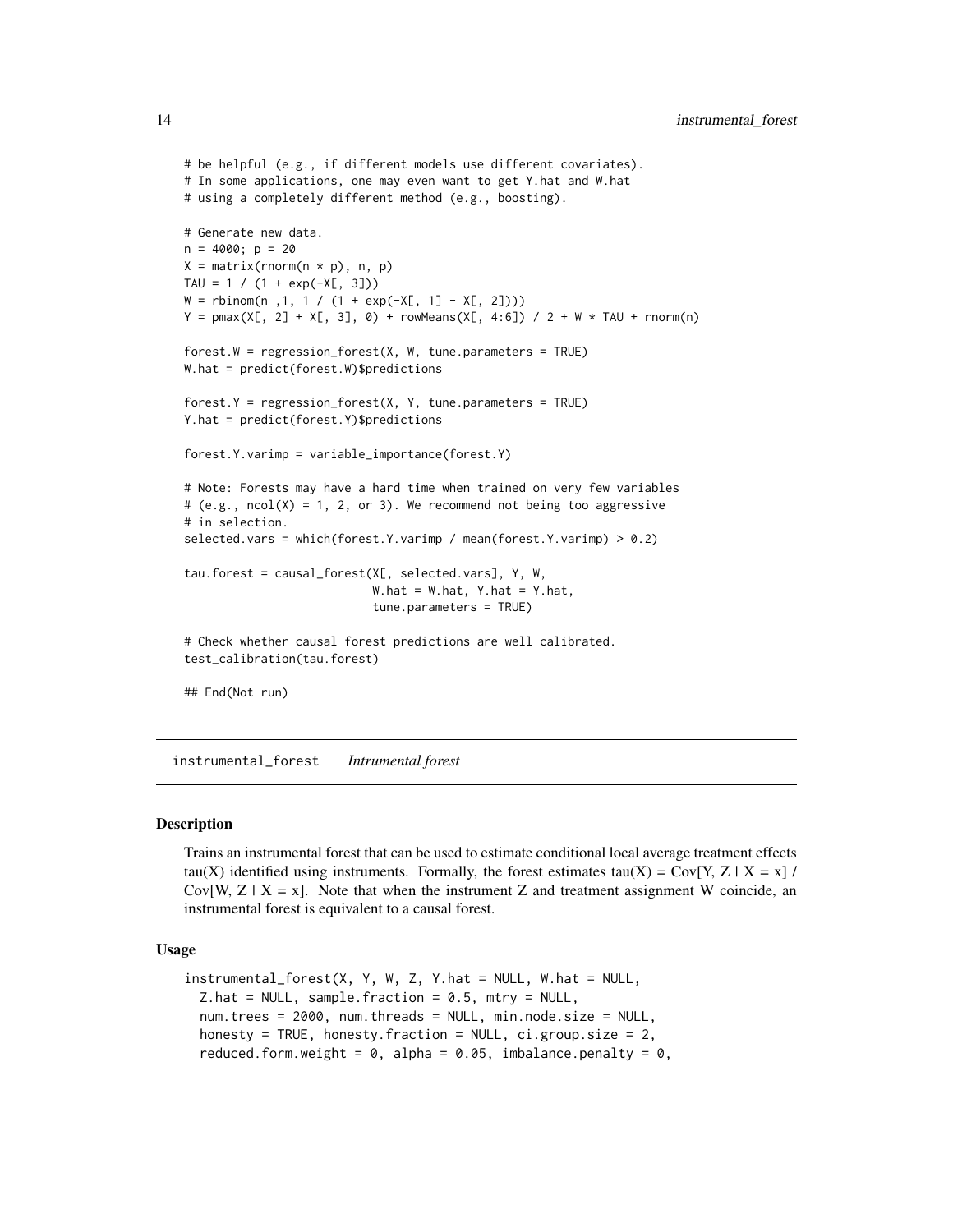stabilize.splits = TRUE, compute.oob.predictions = TRUE, seed = NULL, clusters = NULL, samples\_per\_cluster = NULL)

| Χ                   | The covariates used in the instrumental regression.                                                                                                                                                                                                                        |  |
|---------------------|----------------------------------------------------------------------------------------------------------------------------------------------------------------------------------------------------------------------------------------------------------------------------|--|
| Y                   | The outcome.                                                                                                                                                                                                                                                               |  |
| W                   | The treatment assignment (may be binary or real).                                                                                                                                                                                                                          |  |
| Ζ                   | The instrument (may be binary or real).                                                                                                                                                                                                                                    |  |
| Y.hat               | Estimates of the expected responses $E[Y   X_i]$ , marginalizing over treatment. If<br>Y.hat = NULL, these are estimated using a separate regression forest.                                                                                                               |  |
| W.hat               | Estimates of the treatment propensities $E[W   X_i]$ . If W.hat = NULL, these are<br>estimated using a separate regression forest.                                                                                                                                         |  |
| Z.hat               | Estimates of the instrument propensities $E[Z \mid X_i]$ . If Z.hat = NULL, these are<br>estimated using a separate regression forest.                                                                                                                                     |  |
| sample.fraction     |                                                                                                                                                                                                                                                                            |  |
|                     | Fraction of the data used to build each tree. Note: If honesty $=$ TRUE, these<br>subsamples will further be cut by a factor of honesty.fraction.                                                                                                                          |  |
| mtry                | Number of variables tried for each split.                                                                                                                                                                                                                                  |  |
| num.trees           | Number of trees grown in the forest. Note: Getting accurate confidence intervals<br>generally requires more trees than getting accurate predictions.                                                                                                                       |  |
| num.threads         | Number of threads used in training. If set to NULL, the software automatically<br>selects an appropriate amount.                                                                                                                                                           |  |
| min.node.size       | A target for the minimum number of observations in each tree leaf. Note that<br>nodes with size smaller than min.node.size can occur, as in the original random-<br>Forest package.                                                                                        |  |
| honesty             | Whether to use honest splitting (i.e., sub-sample splitting).                                                                                                                                                                                                              |  |
| honesty.fraction    |                                                                                                                                                                                                                                                                            |  |
|                     | The fraction of data that will be used for determining splits if honesty $=$ TRUE.<br>Corresponds to set J1 in the notation of the paper. When using the defaults<br>(honesty = TRUE and honesty.fraction = NULL), half of the data will be used<br>for determining splits |  |
| ci.group.size       | The forst will grow ci.group.size trees on each subsample. In order to provide<br>confidence intervals, ci.group.size must be at least 2.                                                                                                                                  |  |
| reduced.form.weight |                                                                                                                                                                                                                                                                            |  |
|                     | Whether splits should be regularized towards a naive splitting criterion that ig-<br>nores the instrument (and instead emulates a causal forest).                                                                                                                          |  |
| alpha               | A tuning parameter that controls the maximum imbalance of a split.                                                                                                                                                                                                         |  |
| imbalance.penalty   |                                                                                                                                                                                                                                                                            |  |
|                     | A tuning parameter that controls how harshly imbalanced splits are penalized.                                                                                                                                                                                              |  |
| stabilize.splits    |                                                                                                                                                                                                                                                                            |  |
|                     | Whether or not the instrument should be taken into account when determining<br>the imbalance of a split (experimental).                                                                                                                                                    |  |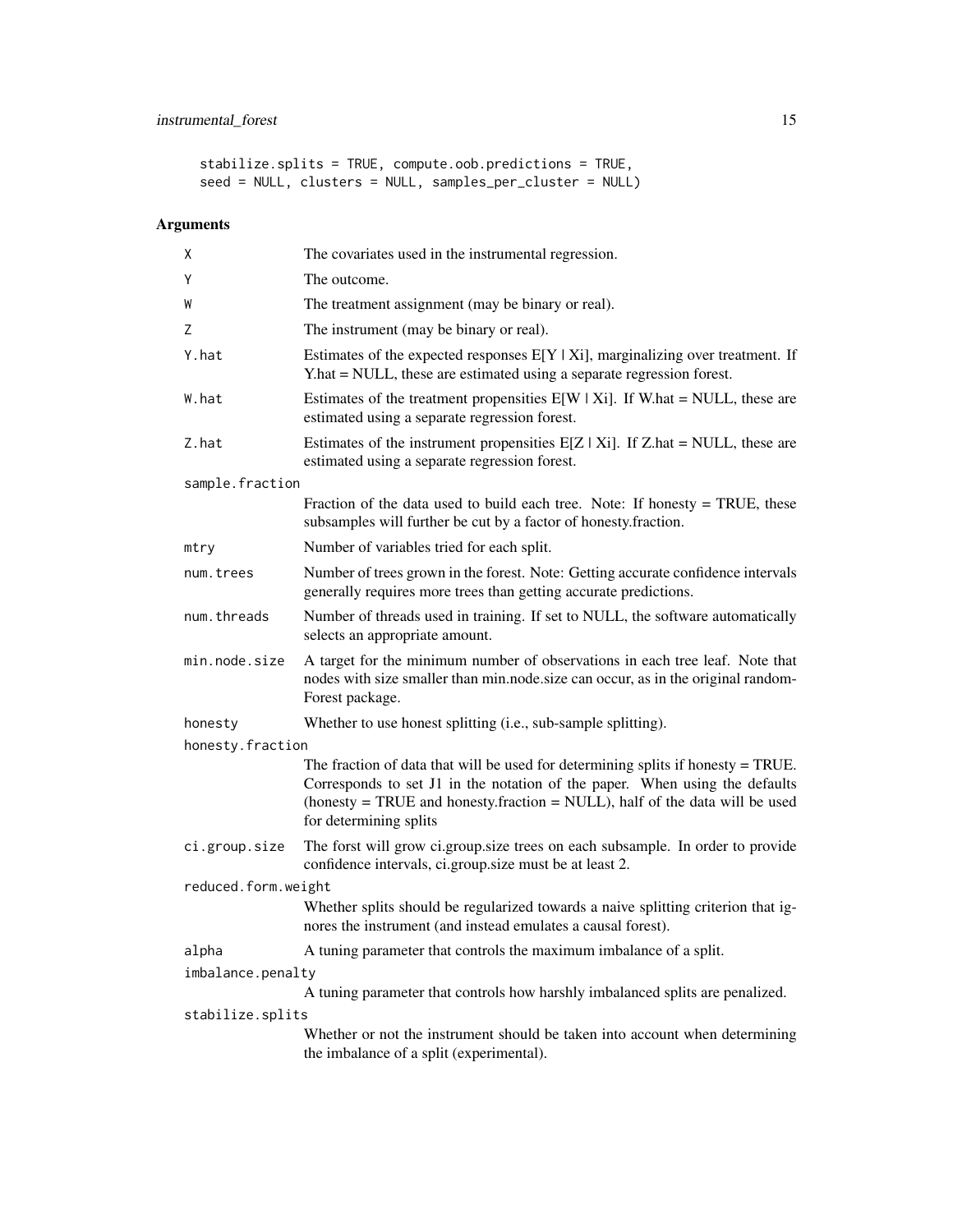<span id="page-15-0"></span>

| compute.oob.predictions |                                                                                                                                                                                                                                                                                                                                                                                                                                                                                                                                                                                                                           |
|-------------------------|---------------------------------------------------------------------------------------------------------------------------------------------------------------------------------------------------------------------------------------------------------------------------------------------------------------------------------------------------------------------------------------------------------------------------------------------------------------------------------------------------------------------------------------------------------------------------------------------------------------------------|
|                         | Whether OOB predictions on training set should be precomputed.                                                                                                                                                                                                                                                                                                                                                                                                                                                                                                                                                            |
| seed                    | The seed for the $C++$ random number generator.                                                                                                                                                                                                                                                                                                                                                                                                                                                                                                                                                                           |
| clusters                | Vector of integers or factors specifying which cluster each observation corre-<br>sponds to.                                                                                                                                                                                                                                                                                                                                                                                                                                                                                                                              |
| samples_per_cluster     |                                                                                                                                                                                                                                                                                                                                                                                                                                                                                                                                                                                                                           |
|                         | If sampling by cluster, the number of observations to be sampled from each<br>cluster when training a tree. If NULL, we set samples per cluster to the size<br>of the smallest cluster. If some clusters are smaller than samples_per_cluster,<br>the whole cluster is used every time the cluster is drawn. Note that clusters with<br>less than samples_per_cluster observations get relatively smaller weight than<br>others in training the forest, i.e., the contribution of a given cluster to the final<br>forest scales with the minimum of the number of observations in the cluster and<br>samples_per_cluster. |
|                         |                                                                                                                                                                                                                                                                                                                                                                                                                                                                                                                                                                                                                           |

#### Value

A trained instrumental forest object.

local\_linear\_forest *Local Linear forest*

# Description

Trains a local linear forest that can be used to estimate the conditional mean function  $mu(x) = E[Y]$  $| X = x]$ 

#### Usage

```
local_linear_forest(X, Y, sample.fraction = 0.5, mtry = NULL,
  num.trees = 2000, num.threads = NULL, min.node.size = NULL,
  honesty = TRUE, honesty.fraction = NULL, ci.group.size = 1,
  alpha = NULL, imbalance.penalty = NULL,
  compute.oob.predictions = FALSE, seed = NULL, clusters = NULL,
  samples_per_cluster = NULL, tune.parameters = FALSE,
  num.fit.trees = 10, num.fit.reps = 100, num.optimize.reps = 1000)
```

| X               | The covariates used in the regression.                                                                                   |  |
|-----------------|--------------------------------------------------------------------------------------------------------------------------|--|
| Y               | The outcome.                                                                                                             |  |
| sample.fraction |                                                                                                                          |  |
|                 | Fraction of the data used to build each tree. Note: If honesty is used, these<br>subsamples will further be cut in half. |  |
| mtry            | Number of variables tried for each split.                                                                                |  |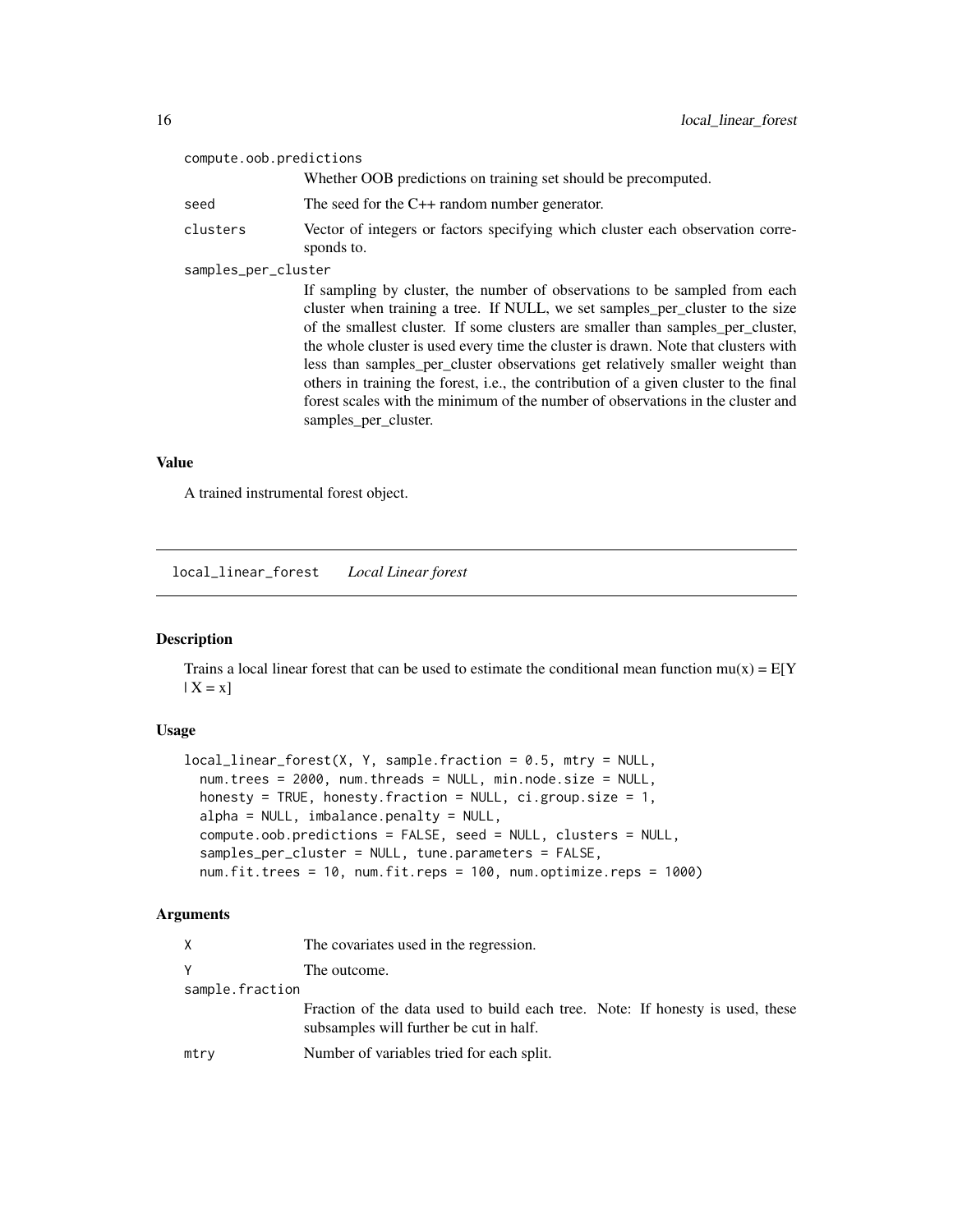| num.trees               | Number of trees grown in the forest. Note: Getting accurate confidence intervals<br>generally requires more trees than getting accurate predictions.                                                                                                                                                                                                                                                                                                                                                                                                                                                                      |
|-------------------------|---------------------------------------------------------------------------------------------------------------------------------------------------------------------------------------------------------------------------------------------------------------------------------------------------------------------------------------------------------------------------------------------------------------------------------------------------------------------------------------------------------------------------------------------------------------------------------------------------------------------------|
| num.threads             | Number of threads used in training. If set to NULL, the software automatically<br>selects an appropriate amount.                                                                                                                                                                                                                                                                                                                                                                                                                                                                                                          |
| min.node.size           | A target for the minimum number of observations in each tree leaf. Note that<br>nodes with size smaller than min.node.size can occur, as in the original random-<br>Forest package.                                                                                                                                                                                                                                                                                                                                                                                                                                       |
| honesty                 | Whether or not honest splitting (i.e., sub-sample splitting) should be used.                                                                                                                                                                                                                                                                                                                                                                                                                                                                                                                                              |
| honesty.fraction        |                                                                                                                                                                                                                                                                                                                                                                                                                                                                                                                                                                                                                           |
|                         | The fraction of data that will be used for determining splits if honesty = TRUE.<br>Corresponds to set J1 in the notation of the paper. When using the defaults<br>(honesty = TRUE and honesty.fraction = NULL), half of the data will be used<br>for determining splits                                                                                                                                                                                                                                                                                                                                                  |
| ci.group.size           | The forest will grow ci.group.size trees on each subsample. In order to provide<br>confidence intervals, ci.group.size must be at least 2.                                                                                                                                                                                                                                                                                                                                                                                                                                                                                |
| alpha                   | A tuning parameter that controls the maximum imbalance of a split.                                                                                                                                                                                                                                                                                                                                                                                                                                                                                                                                                        |
| imbalance.penalty       |                                                                                                                                                                                                                                                                                                                                                                                                                                                                                                                                                                                                                           |
|                         | A tuning parameter that controls how harshly imbalanced splits are penalized.                                                                                                                                                                                                                                                                                                                                                                                                                                                                                                                                             |
| compute.oob.predictions |                                                                                                                                                                                                                                                                                                                                                                                                                                                                                                                                                                                                                           |
|                         | Whether OOB predictions on training set should be precomputed.                                                                                                                                                                                                                                                                                                                                                                                                                                                                                                                                                            |
| seed                    | The seed for the $C++$ random number generator.                                                                                                                                                                                                                                                                                                                                                                                                                                                                                                                                                                           |
| clusters                | Vector of integers or factors specifying which cluster each observation corre-<br>sponds to.                                                                                                                                                                                                                                                                                                                                                                                                                                                                                                                              |
| samples_per_cluster     |                                                                                                                                                                                                                                                                                                                                                                                                                                                                                                                                                                                                                           |
|                         | If sampling by cluster, the number of observations to be sampled from each<br>cluster when training a tree. If NULL, we set samples_per_cluster to the size<br>of the smallest cluster. If some clusters are smaller than samples_per_cluster,<br>the whole cluster is used every time the cluster is drawn. Note that clusters with<br>less than samples_per_cluster observations get relatively smaller weight than<br>others in training the forest, i.e., the contribution of a given cluster to the final<br>forest scales with the minimum of the number of observations in the cluster and<br>samples_per_cluster. |
| tune.parameters         |                                                                                                                                                                                                                                                                                                                                                                                                                                                                                                                                                                                                                           |
|                         | If true, NULL parameters are tuned by cross-validation; if false NULL parame-<br>ters are set to defaults.                                                                                                                                                                                                                                                                                                                                                                                                                                                                                                                |
| num.fit.trees           | The number of trees in each 'mini forest' used to fit the tuning model.                                                                                                                                                                                                                                                                                                                                                                                                                                                                                                                                                   |
| num.fit.reps            | The number of forests used to fit the tuning model.                                                                                                                                                                                                                                                                                                                                                                                                                                                                                                                                                                       |
| num.optimize.reps       |                                                                                                                                                                                                                                                                                                                                                                                                                                                                                                                                                                                                                           |
|                         | The number of random parameter values considered when using the model to<br>select the optimal parameters.                                                                                                                                                                                                                                                                                                                                                                                                                                                                                                                |

# Value

A trained local linear forest object.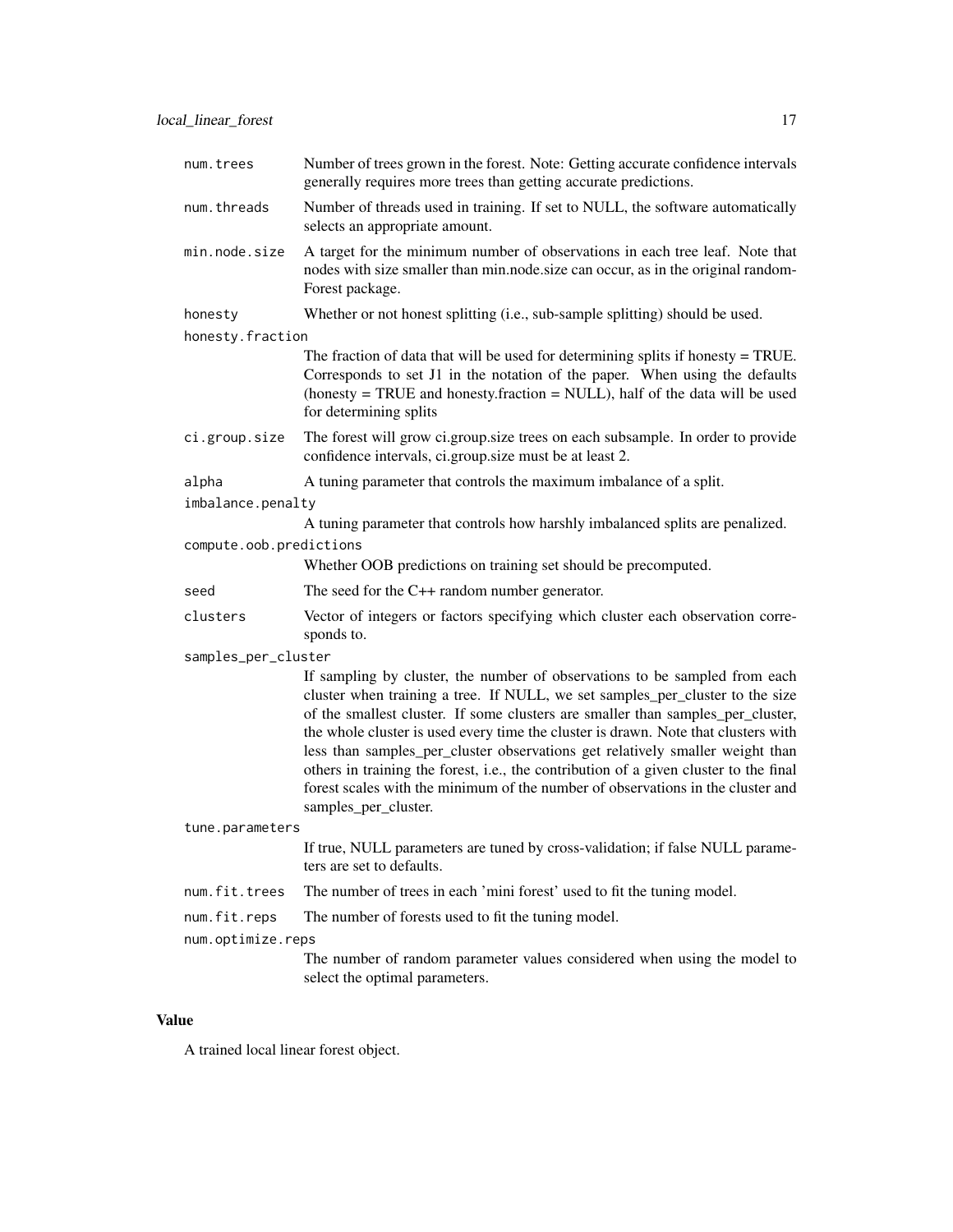# Examples

```
## Not run:
# Train a standard regression forest.
n = 50; p = 10X = matrix(rnorm(n*p), n, p)Y = X[, 1] * <b>rnorm(n)</b>forest = local_{linear\_forest(X, Y)}
```
## End(Not run)

plot.grf\_tree *Plot a GRF tree object.*

## Description

Plot a GRF tree object.

#### Usage

## S3 method for class 'grf\_tree'  $plot(x, \ldots)$ 

# Arguments

| X        | The tree to plot                          |
|----------|-------------------------------------------|
| $\cdots$ | Additional arguments (currently ignored). |

predict.causal\_forest *Predict with a causal forest*

# Description

Gets estimates of  $tau(x)$  using a trained causal forest.

#### Usage

```
## S3 method for class 'causal_forest'
predict(object, newdata = NULL,
 num.threads = NULL, estimate.variance = FALSE, ...)
```
<span id="page-17-0"></span>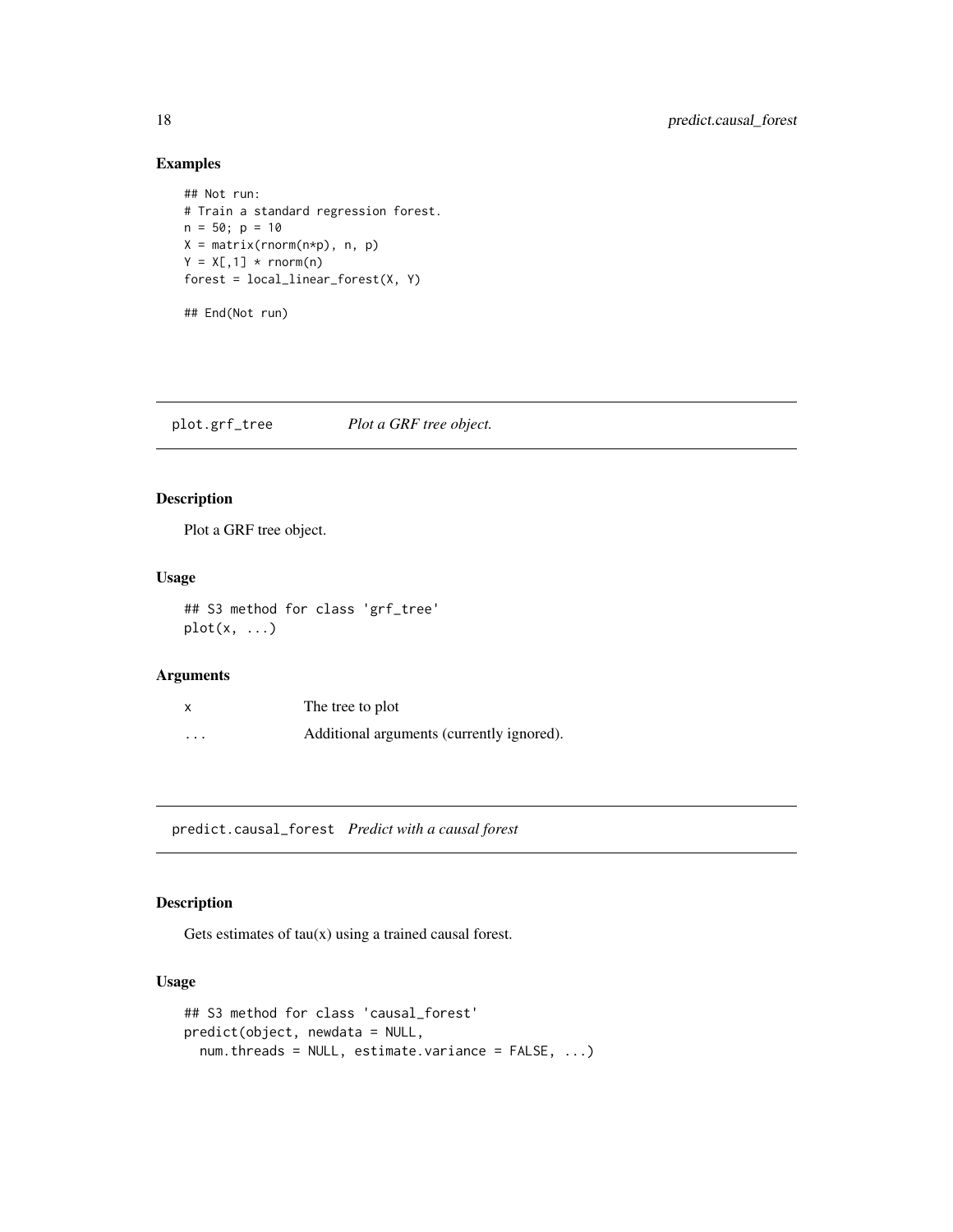#### <span id="page-18-0"></span>Arguments

| object            | The trained forest.                                                                                                                                                                                                   |
|-------------------|-----------------------------------------------------------------------------------------------------------------------------------------------------------------------------------------------------------------------|
| newdata           | Points at which predictions should be made. If NULL, makes out-of-bag predic-<br>tions on the training set instead (i.e., provides predictions at Xi using only trees<br>that did not use the i-th training example). |
| num.threads       | Number of threads used in training. If set to NULL, the software automatically<br>selects an appropriate amount.                                                                                                      |
| estimate.variance |                                                                                                                                                                                                                       |
|                   | Whether variance estimates for hattau $(x)$ are desired (for confidence intervals).                                                                                                                                   |
| $\cdots$          | Additional arguments (currently ignored).                                                                                                                                                                             |

# Value

Vector of predictions, along with (optional) variance estimates.

# Examples

```
## Not run:
# Train a causal forest.
n = 100; p = 10X = matrix(rnorm(n*p), n, p)W = rbinom(n, 1, 0.5)Y = pmax(X[, 1], 0) * W + X[, 2] + pmin(X[, 3], 0) + rnorm(n)c.forest = causal_forest(X, Y, W)# Predict using the forest.
X.test = matrix(0, 101, p)X.test[, 1] = seq(-2, 2, length.out = 101)c.pred = predict(c.forest, X.test)
# Predict on out-of-bag training samples.
c.pred = predict(c.forest)
# Predict with confidence intervals; growing more trees is now recommended.
c.forest = causal_forest(X, Y, W, num.trees = 500)c.pred = predict(c.forest, X.test, estimate.variance = TRUE)
## End(Not run)
```
predict.custom\_forest *Predict with a custom forest.*

#### Description

Predict with a custom forest.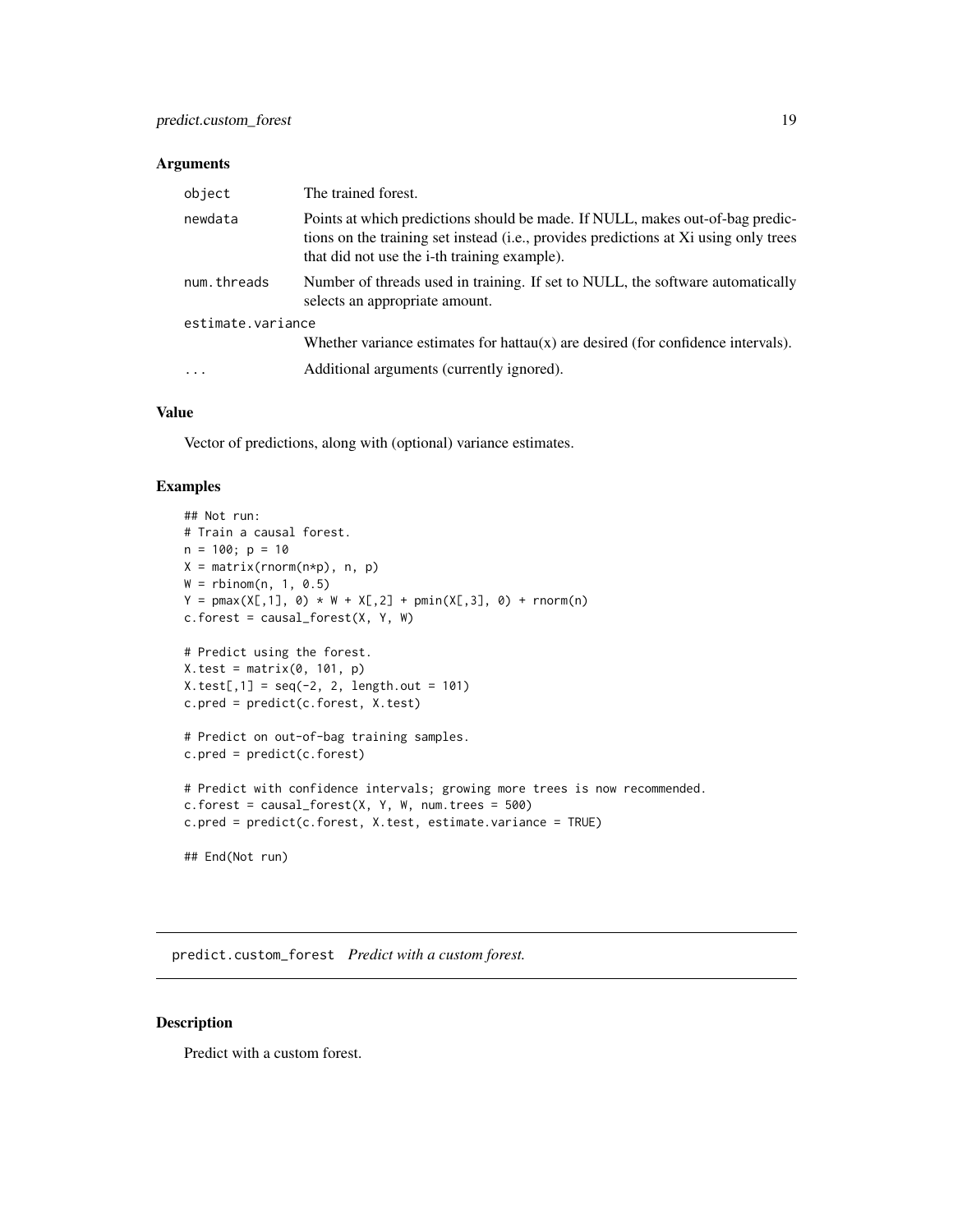# <span id="page-19-0"></span>Usage

```
## S3 method for class 'custom_forest'
predict(object, newdata = NULL,
 num.threads = NULL, ...)
```
# Arguments

| object      | The trained forest.                                                                                                                                                                                                           |
|-------------|-------------------------------------------------------------------------------------------------------------------------------------------------------------------------------------------------------------------------------|
| newdata     | Points at which predictions should be made. If NULL, makes out-of-bag predic-<br>tions on the training set instead (i.e., provides predictions at Xi using only trees<br>that did not use the <i>i</i> -th training example). |
| num.threads | Number of threads used in training. If set to NULL, the software automatically<br>selects an appropriate amount.                                                                                                              |
| .           | Additional arguments (currently ignored).                                                                                                                                                                                     |

### Value

Vector of predictions.

#### Examples

```
## Not run:
# Train a custom forest.
n = 50; p = 10X = matrix(rnorm(n*p), n, p)Y = X[, 1] * rnorm(n)c.forest = custom_forest(X, Y)# Predict using the forest.
X.test = matrix(0, 101, p)X.test[, 1] = seq(-2, 2, length.out = 101)c.pred = predict(c.forest, X.test)
```
## End(Not run)

predict.instrumental\_forest *Predict with an instrumental forest*

# Description

Gets estimates of  $tau(x)$  using a trained instrumental forest.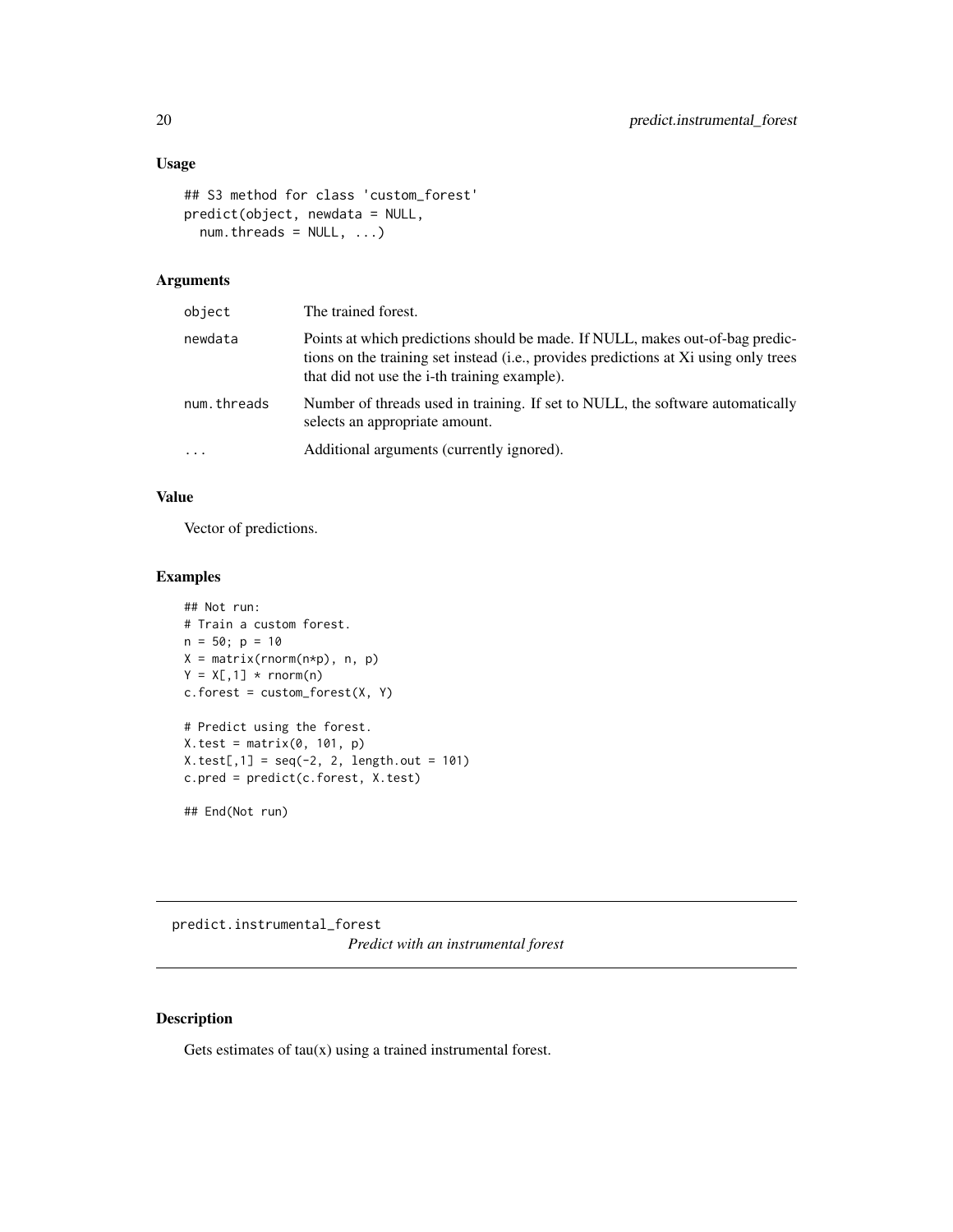#### <span id="page-20-0"></span>Usage

```
## S3 method for class 'instrumental_forest'
predict(object, newdata = NULL,
 num.threads = NULL, estimate.variance = FALSE, ...)
```
# Arguments

| object            | The trained forest.                                                                                                                                                                                                           |
|-------------------|-------------------------------------------------------------------------------------------------------------------------------------------------------------------------------------------------------------------------------|
| newdata           | Points at which predictions should be made. If NULL, makes out-of-bag predic-<br>tions on the training set instead (i.e., provides predictions at Xi using only trees<br>that did not use the <i>i</i> -th training example). |
| num.threads       | Number of threads used in training. If set to NULL, the software automatically<br>selects an appropriate amount.                                                                                                              |
| estimate.variance |                                                                                                                                                                                                                               |
|                   | Whether variance estimates for hattau $(x)$ are desired (for confidence intervals).                                                                                                                                           |
| $\cdots$          | Additional arguments (currently ignored).                                                                                                                                                                                     |
|                   |                                                                                                                                                                                                                               |

# Value

Vector of predictions, along with (optional) variance estimates.

```
predict.local_linear_forest
```
*Predict with a local linear forest*

# Description

Gets estimates of E[Y|X=x] using a trained regression forest.

#### Usage

```
## S3 method for class 'local_linear_forest'
predict(object, newdata = NULL,
  linear.correction.variables = NULL, ll.lambda = NULL,
  ll.weight.penalty = FALSE, num.threads = NULL,
  estimate.variance = FALSE, ...)
```

| object  | The trained forest.                                                                                                                                                                                                           |
|---------|-------------------------------------------------------------------------------------------------------------------------------------------------------------------------------------------------------------------------------|
| newdata | Points at which predictions should be made. If NULL, makes out-of-bag predic-<br>tions on the training set instead (i.e., provides predictions at Xi using only trees<br>that did not use the <i>i</i> -th training example). |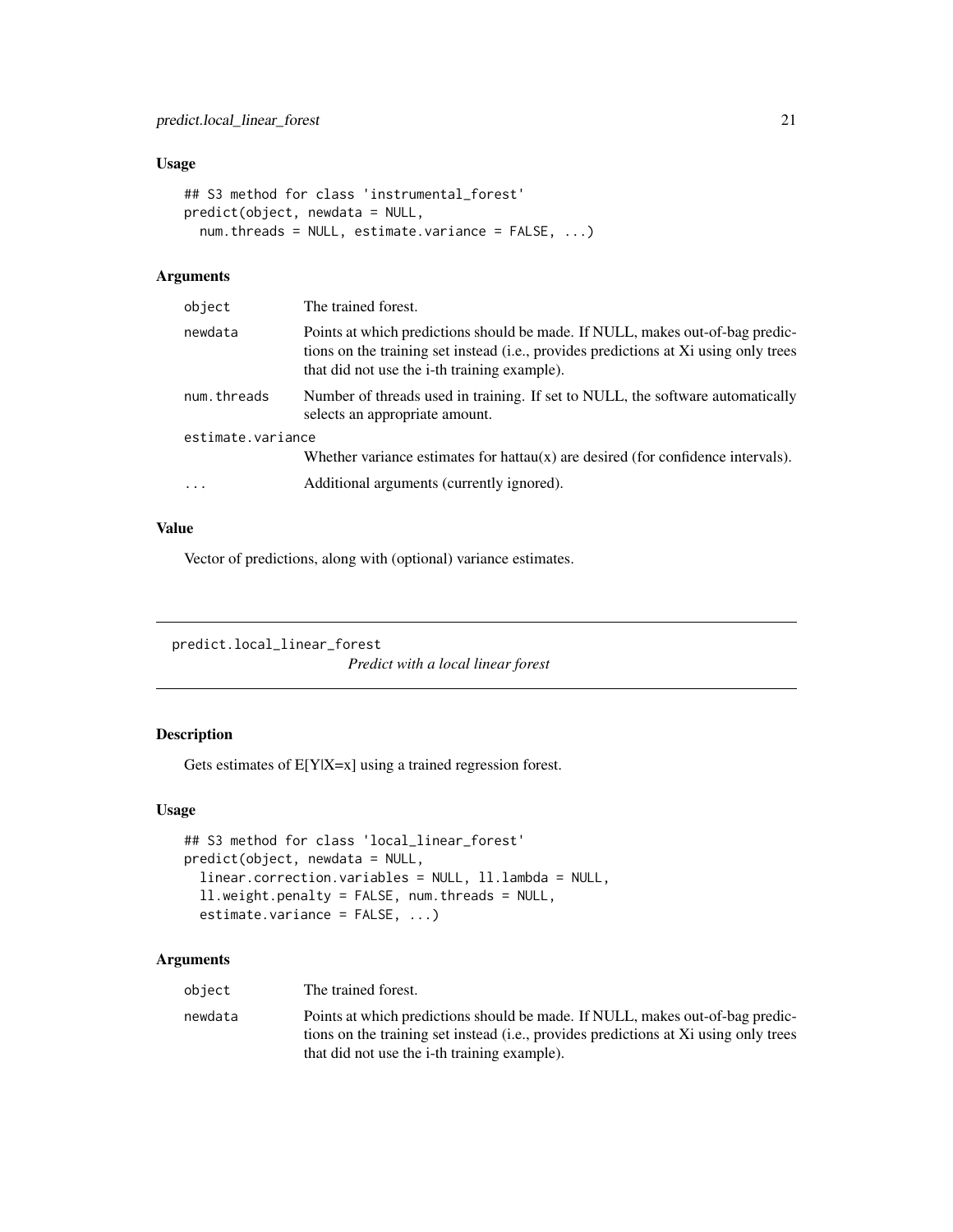<span id="page-21-0"></span>

| linear.correction.variables |                                                                                                                                                                                                                                                                                                                                  |  |
|-----------------------------|----------------------------------------------------------------------------------------------------------------------------------------------------------------------------------------------------------------------------------------------------------------------------------------------------------------------------------|--|
|                             | Optional subset of indexes for variables to be used in local linear prediction. If<br>left NULL, all variables are used. We run a locally weighted linear regression on<br>the included variables. Please note that this is a beta feature still in development,<br>and may slow down prediction considerably. Defaults to NULL. |  |
| ll.lambda                   | Ridge penalty for local linear predictions                                                                                                                                                                                                                                                                                       |  |
| 11. weight. penalty         |                                                                                                                                                                                                                                                                                                                                  |  |
|                             | Option to standardize ridge penalty by covariance (TRUE), or penalize all co-<br>variates equally (FALSE). Defaults to FALSE.                                                                                                                                                                                                    |  |
| num.threads                 | Number of threads used in training. If set to NULL, the software automatically<br>selects an appropriate amount.                                                                                                                                                                                                                 |  |
| estimate.variance           |                                                                                                                                                                                                                                                                                                                                  |  |
|                             | Whether variance estimates for hattau $(x)$ are desired (for confidence intervals).                                                                                                                                                                                                                                              |  |
| .                           | Additional arguments (currently ignored).                                                                                                                                                                                                                                                                                        |  |

# Value

A vector of predictions.

# Examples

```
## Not run:
# Train the forest.
n = 50; p = 5X = matrix(rnorm(n*p), n, p)Y = X[, 1] * <b>rnorm(n)</b>forest = local_{linear\_forest(X, Y)}# Predict using the forest.
X.test = matrix(0, 101, p)
X.test[, 1] = seq(-2, 2, length.out = 101)predictions = predict(forest, X.test)
# Predict on out-of-bag training samples.
predictions.oob = predict(forest)
```
## End(Not run)

predict.quantile\_forest

*Predict with a quantile forest*

# Description

Gets estimates of the conditional quantiles of Y given X using a trained forest.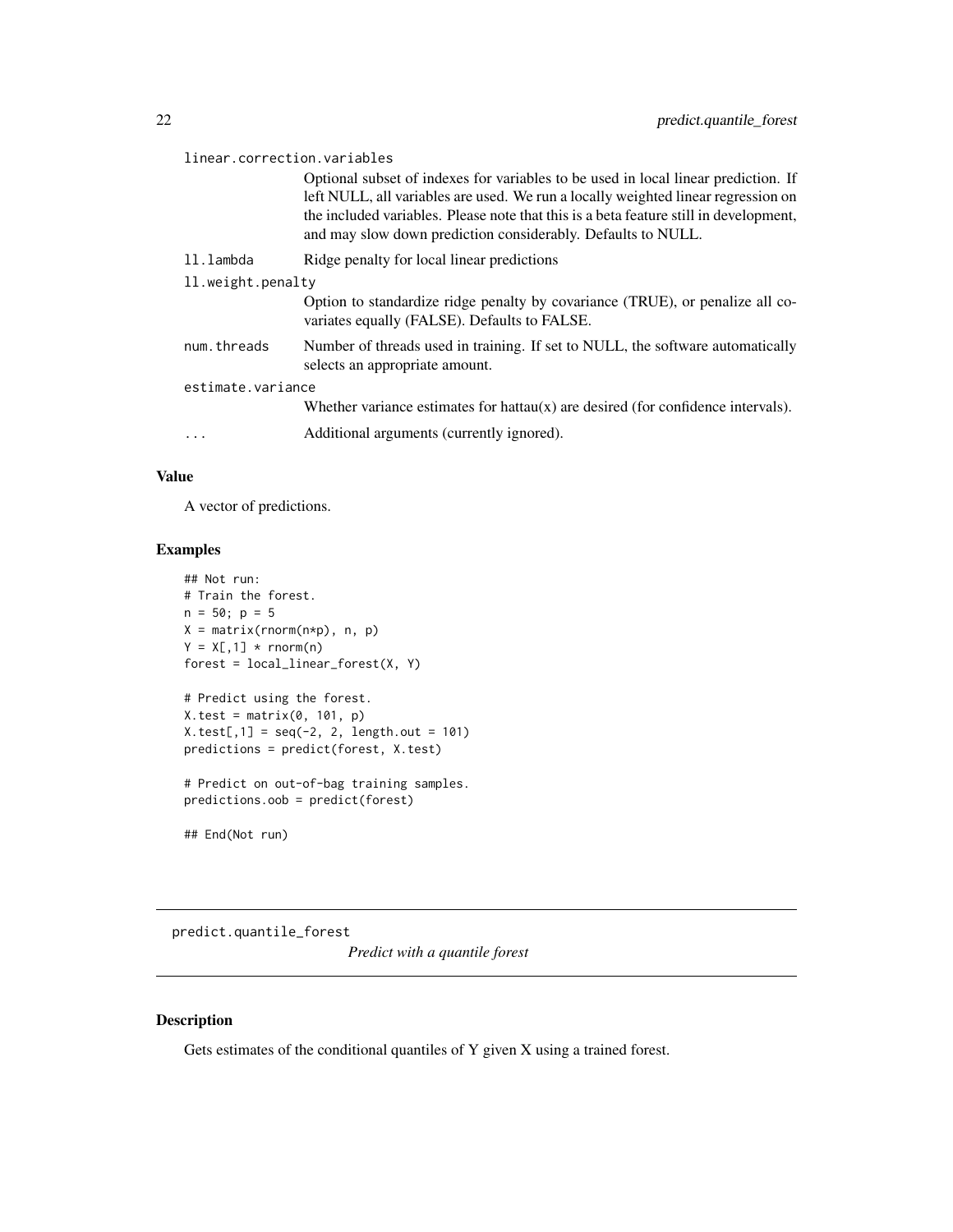#### <span id="page-22-0"></span>Usage

```
## S3 method for class 'quantile_forest'
predict(object, newdata = NULL,
 quantiles = c(0.1, 0.5, 0.9), num.threads = NULL, ...)
```
#### Arguments

| object      | The trained forest.                                                                                                                                                                                                   |
|-------------|-----------------------------------------------------------------------------------------------------------------------------------------------------------------------------------------------------------------------|
| newdata     | Points at which predictions should be made. If NULL, makes out-of-bag predic-<br>tions on the training set instead (i.e., provides predictions at Xi using only trees<br>that did not use the i-th training example). |
| quantiles   | Vector of quantiles at which estimates are required.                                                                                                                                                                  |
| num.threads | Number of threads used in training. If set to NULL, the software automatically<br>selects an appropriate amount.                                                                                                      |
| $\cdots$    | Additional arguments (currently ignored).                                                                                                                                                                             |
|             |                                                                                                                                                                                                                       |

# Value

Predictions at each test point for each desired quantile.

### Examples

```
## Not run:
# Train a quantile forest.
n = 50; p = 10X = matrix(rnorm(n*p), n, p)Y = X[, 1] * <b>rnorm(n)</b>q.forest = quantile_forest(X, Y, quantiles=c(0.1, 0.5, 0.9))
# Predict on out-of-bag training samples.
q.pred = predict(q.forest)
# Predict using the forest.
X.test = matrix(0, 101, p)X.test[, 1] = seq(-2, 2, length.out = 101)q.pred = predict(q.forest, X.test)
## End(Not run)
```
predict.regression\_forest *Predict with a regression forest*

# Description

Gets estimates of E[Y|X=x] using a trained regression forest.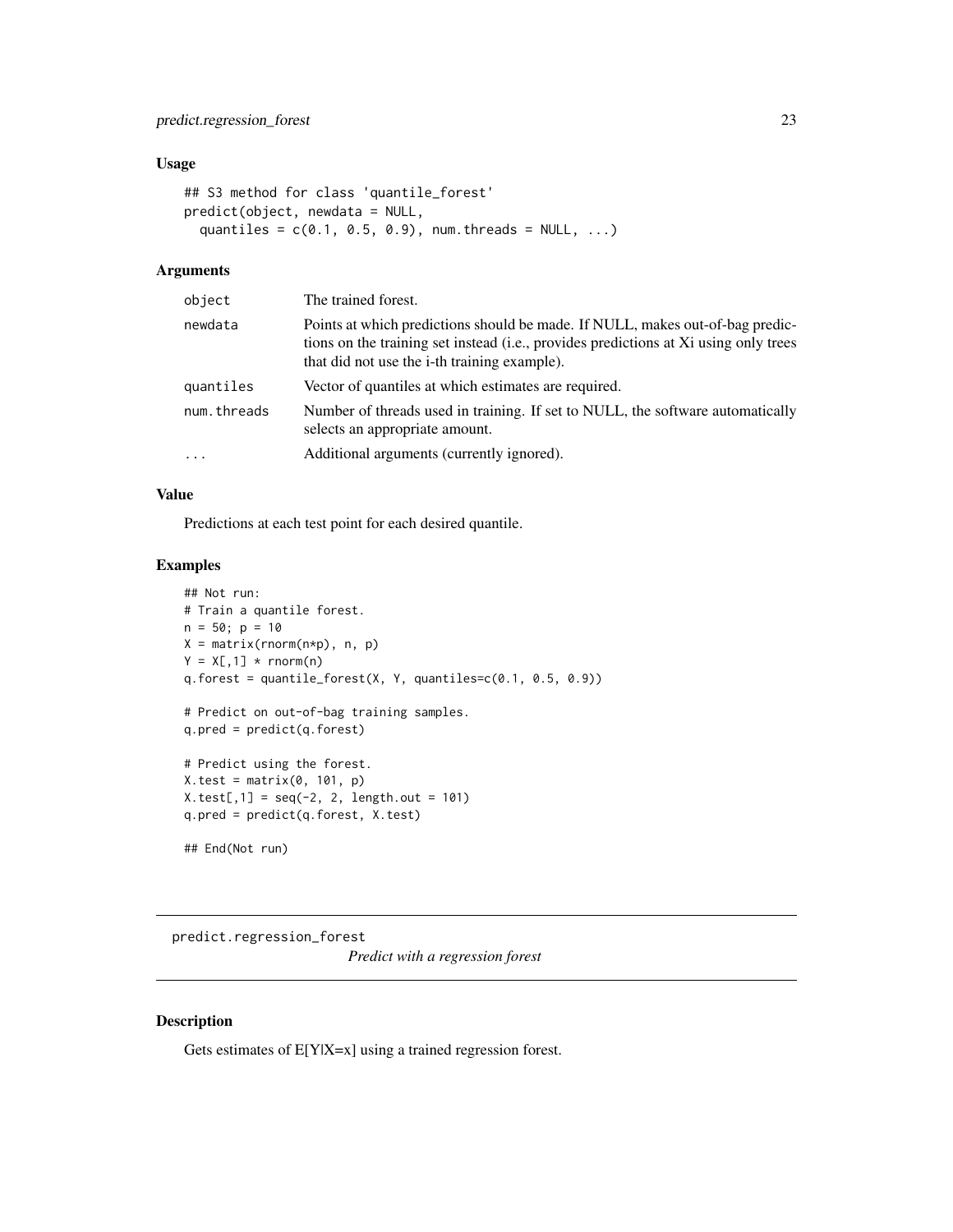# Usage

```
## S3 method for class 'regression_forest'
predict(object, newdata = NULL,
  linear.correction.variables = NULL, ll.lambda = NULL,
  ll.weight.penalty = FALSE, num.threads = NULL,
 estimate.variance = FALSE, ...)
```
# Arguments

| object                      | The trained forest.                                                                                                                                                                                                                                                                                                                                |
|-----------------------------|----------------------------------------------------------------------------------------------------------------------------------------------------------------------------------------------------------------------------------------------------------------------------------------------------------------------------------------------------|
| newdata                     | Points at which predictions should be made. If NULL, makes out-of-bag predic-<br>tions on the training set instead (i.e., provides predictions at Xi using only trees<br>that did not use the i-th training example).                                                                                                                              |
| linear.correction.variables |                                                                                                                                                                                                                                                                                                                                                    |
|                             | Optional subset of indexes for variables to be used in local linear prediction. If<br>NULL, standard GRF prediction is used. Otherwise, we run a locally weighted<br>linear regression on the included variables. Please note that this is a beta feature<br>still in development, and may slow down prediction considerably. Defaults to<br>NULL. |
| ll.lambda                   | Ridge penalty for local linear predictions                                                                                                                                                                                                                                                                                                         |
| ll.weight.penalty           |                                                                                                                                                                                                                                                                                                                                                    |
|                             | Option to standardize ridge penalty by covariance (TRUE), or penalize all co-<br>variates equally (FALSE). Defaults to FALSE.                                                                                                                                                                                                                      |
| num.threads                 | Number of threads used in training. If set to NULL, the software automatically<br>selects an appropriate amount.                                                                                                                                                                                                                                   |
| estimate.variance           |                                                                                                                                                                                                                                                                                                                                                    |
|                             | Whether variance estimates for hattau $(x)$ are desired (for confidence intervals).                                                                                                                                                                                                                                                                |
| $\cdots$                    | Additional arguments (currently ignored).                                                                                                                                                                                                                                                                                                          |
|                             |                                                                                                                                                                                                                                                                                                                                                    |

#### Value

A vector of predictions.

# Examples

```
## Not run:
# Train a standard regression forest.
n = 50; p = 10X = matrix(rnorm(n*p), n, p)Y = X[, 1] * <b>rnorm(n)</b>r.forest = regression_forest(X, Y)# Predict using the forest.
X.test = matrix(0, 101, p)X.test[, 1] = seq(-2, 2, length.out = 101)r.pred = predict(r.forest, X.test)
```
# Predict on out-of-bag training samples.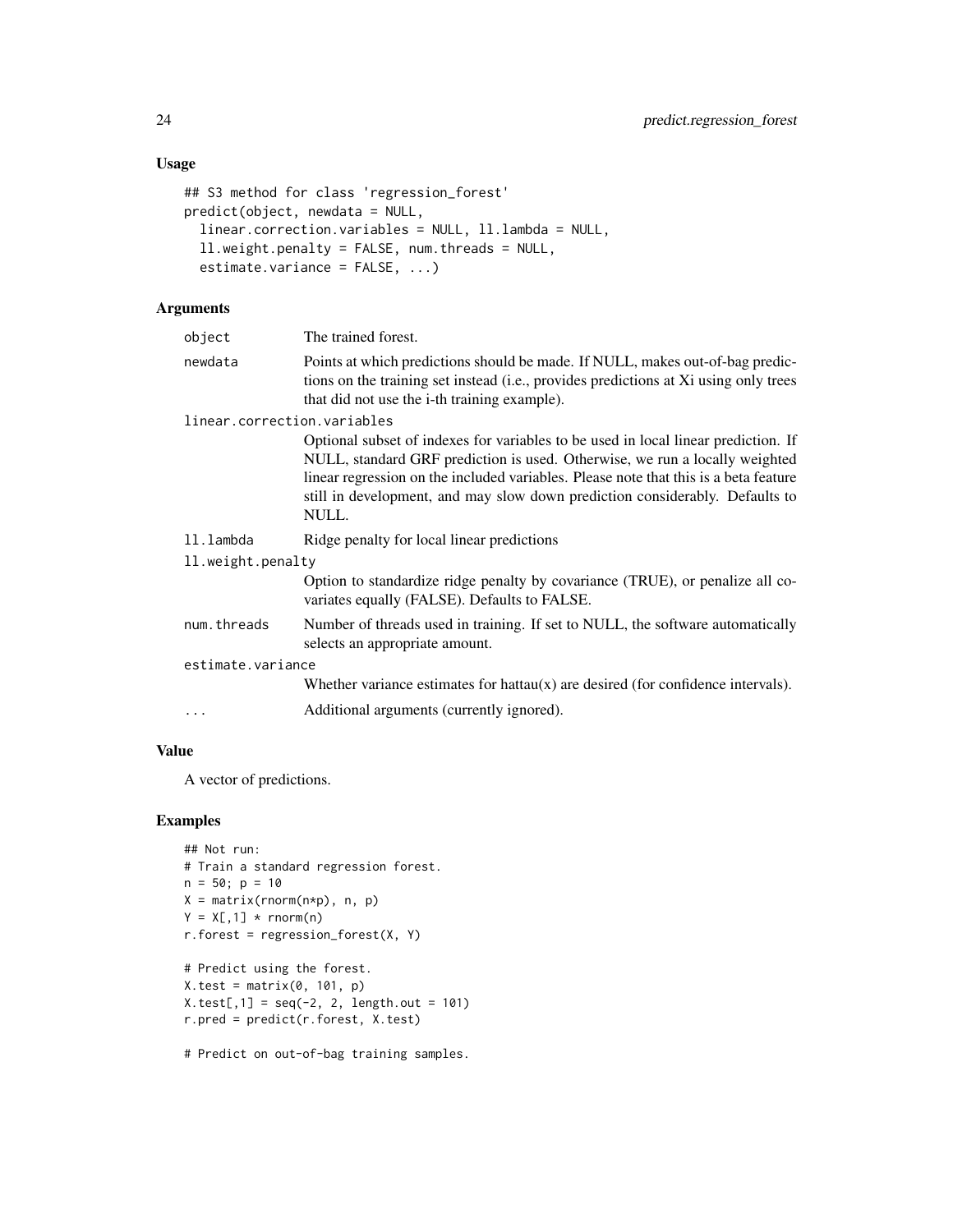#### <span id="page-24-0"></span>print.grf 25

```
r.pred = predict(r.forest)
# Predict with confidence intervals; growing more trees is now recommended.
r.forest = regression_forest(X, Y, num.trees = 100)
r.pred = predict(r.forest, X.test, estimate.variance = TRUE)
## End(Not run)
```
print.grf *Print a GRF forest object.*

# Description

Print a GRF forest object.

# Usage

## S3 method for class 'grf'  $print(x, decay.exponent = 2, max.depth = 4, ...)$ 

# Arguments

| X         | The tree to print.                                                             |
|-----------|--------------------------------------------------------------------------------|
|           | decay exponent A tuning parameter that controls the importance of split depth. |
| max.depth | The maximum depth of splits to consider.                                       |
| $\cdots$  | Additional arguments (currently ignored).                                      |

print.grf\_tree *Print a GRF tree object.*

#### Description

Print a GRF tree object.

#### Usage

## S3 method for class 'grf\_tree'  $print(x, \ldots)$ 

| X        | The tree to print.                        |
|----------|-------------------------------------------|
| $\cdots$ | Additional arguments (currently ignored). |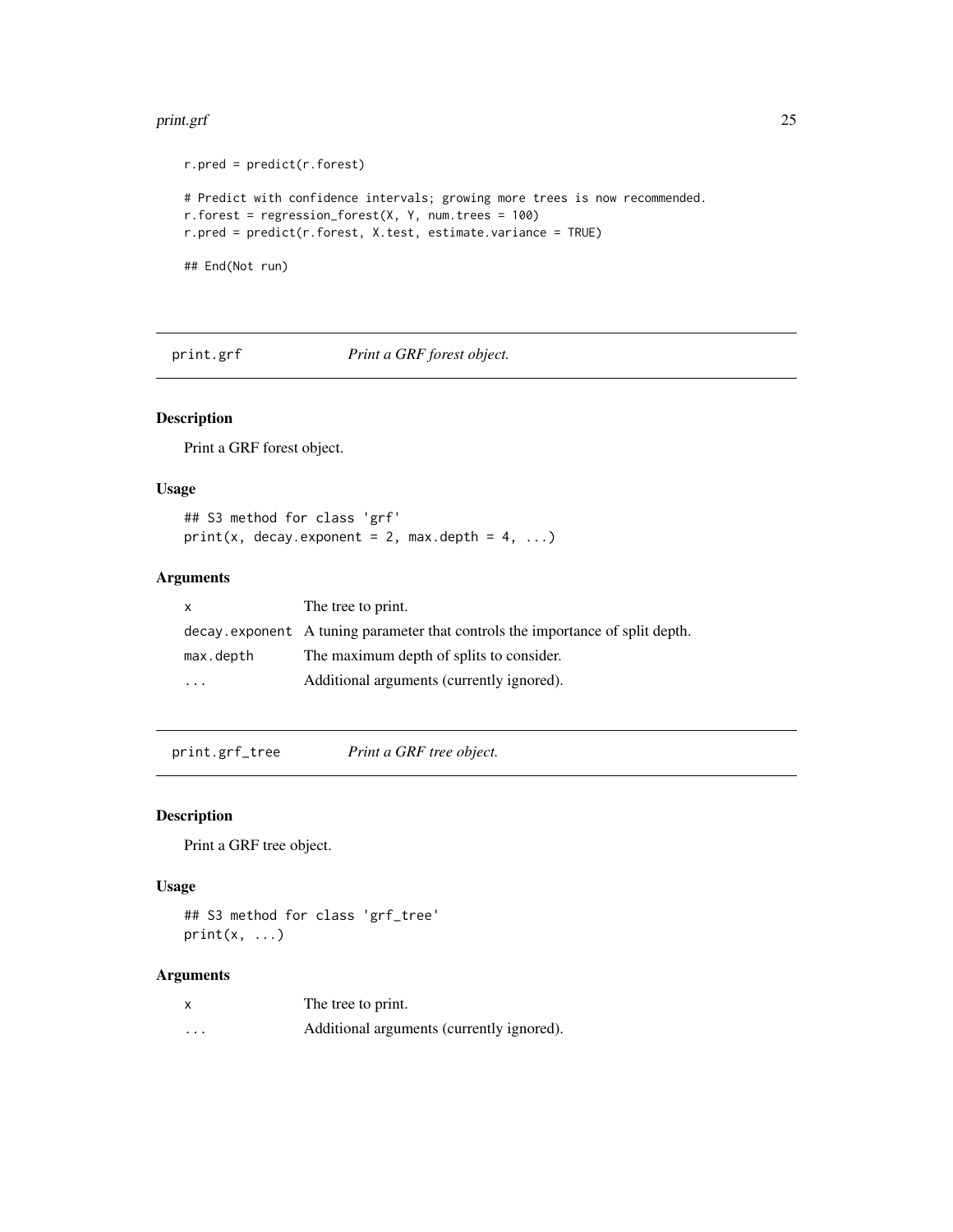<span id="page-25-0"></span>quantile\_forest *Quantile forest*

# Description

Trains a regression forest that can be used to estimate quantiles of the conditional distribution of Y given  $X = x$ .

# Usage

```
quantile_forest(X, Y, quantiles = c(0.1, 0.5, 0.9),
  regression.splitting = FALSE, sample.fraction = 0.5, mtry = NULL,
 num.trees = 2000, num.threads = NULL, min.node.size = NULL,
 honesty = TRUE, honesty.fraction = NULL, alpha = 0.05,
  imbalance.penalty = 0, seed = NULL, clusters = NULL,
  samples_per_cluster = NULL)
```

| Χ                    | The covariates used in the quantile regression.                                                                                                                                                                                                                            |
|----------------------|----------------------------------------------------------------------------------------------------------------------------------------------------------------------------------------------------------------------------------------------------------------------------|
| Ý                    | The outcome.                                                                                                                                                                                                                                                               |
| quantiles            | Vector of quantiles used to calibrate the forest.                                                                                                                                                                                                                          |
| regression.splitting |                                                                                                                                                                                                                                                                            |
|                      | Whether to use regression splits when growing trees instead of specialized splits<br>based on the quantiles (the default). Setting this flag to true corresponds to the<br>approach to quantile forests from Meinshausen (2006).                                           |
| sample.fraction      |                                                                                                                                                                                                                                                                            |
|                      | Fraction of the data used to build each tree. Note: If honesty = TRUE, these<br>subsamples will further be cut by a factor of honesty.fraction.                                                                                                                            |
| mtry                 | Number of variables tried for each split.                                                                                                                                                                                                                                  |
| num.trees            | Number of trees grown in the forest. Note: Getting accurate confidence intervals<br>generally requires more trees than getting accurate predictions.                                                                                                                       |
| num.threads          | Number of threads used in training. If set to NULL, the software automatically<br>selects an appropriate amount.                                                                                                                                                           |
| min.node.size        | A target for the minimum number of observations in each tree leaf. Note that<br>nodes with size smaller than min.node.size can occur, as in the original random-<br>Forest package.                                                                                        |
| honesty              | Whether to use honest splitting (i.e., sub-sample splitting).                                                                                                                                                                                                              |
| honesty.fraction     |                                                                                                                                                                                                                                                                            |
|                      | The fraction of data that will be used for determining splits if honesty $=$ TRUE.<br>Corresponds to set J1 in the notation of the paper. When using the defaults<br>(honesty = TRUE and honesty.fraction = NULL), half of the data will be used<br>for determining splits |
| alpha                | A tuning parameter that controls the maximum imbalance of a split.                                                                                                                                                                                                         |
|                      |                                                                                                                                                                                                                                                                            |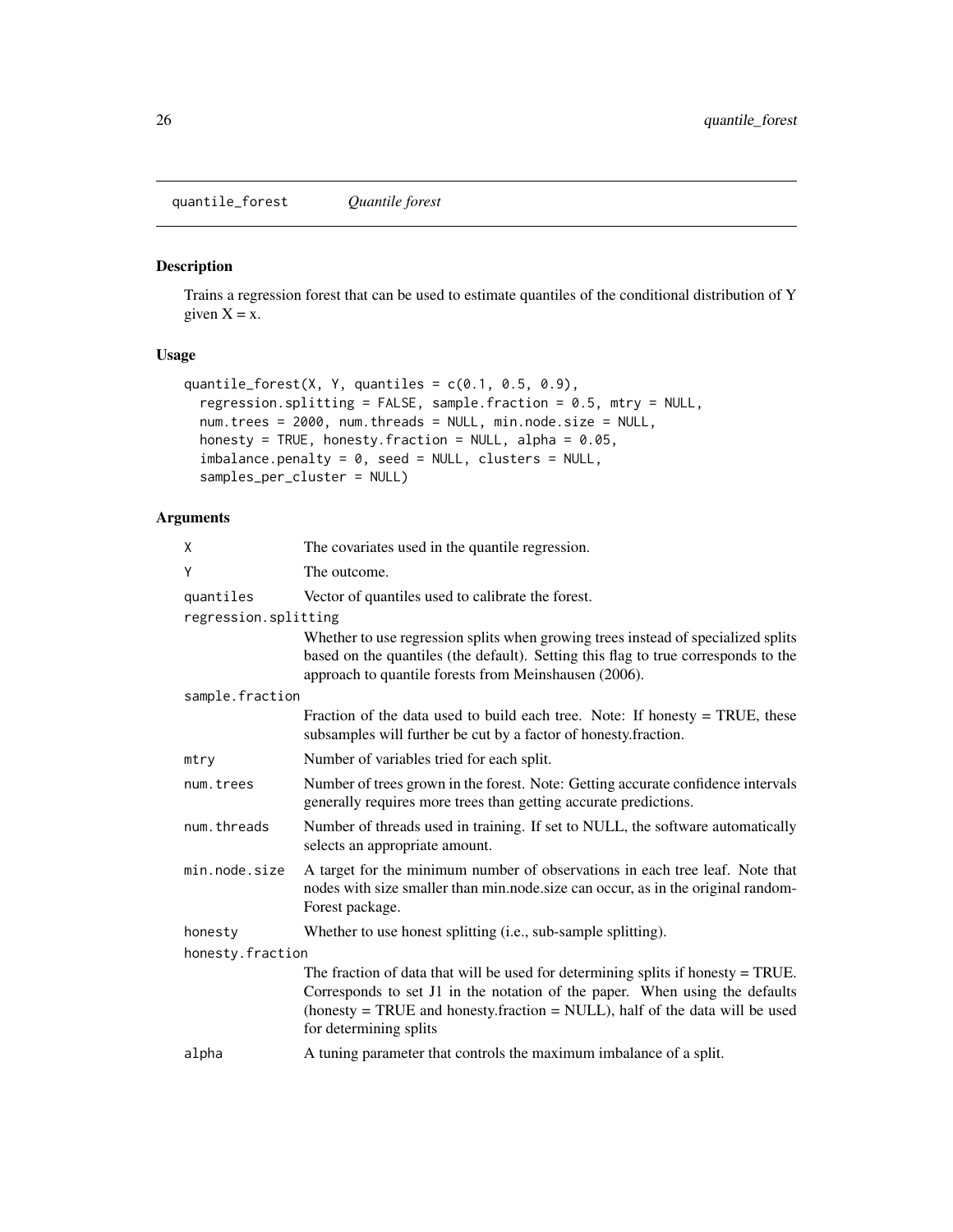# quantile\_forest 27

| imbalance.penalty   |                                                                                                                                                                                                                                                                                                                                      |
|---------------------|--------------------------------------------------------------------------------------------------------------------------------------------------------------------------------------------------------------------------------------------------------------------------------------------------------------------------------------|
|                     | A tuning parameter that controls how harshly imbalanced splits are penalized.                                                                                                                                                                                                                                                        |
| seed                | The seed for the $C_{++}$ random number generator.                                                                                                                                                                                                                                                                                   |
| clusters            | Vector of integers or factors specifying which cluster each observation corre-<br>sponds to.                                                                                                                                                                                                                                         |
| samples_per_cluster |                                                                                                                                                                                                                                                                                                                                      |
|                     | If sampling by cluster, the number of observations to be sampled from each<br>cluster when training a tree. If NULL, we set samples per cluster to the size<br>of the smallest cluster. If some clusters are smaller than samples per cluster,<br>the whole cluster is used every time the cluster is drawn. Note that clusters with |

less than samples\_per\_cluster observations get relatively smaller weight than others in training the forest, i.e., the contribution of a given cluster to the final forest scales with the minimum of the number of observations in the cluster and samples\_per\_cluster.

#### Value

A trained quantile forest object.

```
## Not run:
# Generate data.
n = 50; p = 10X = matrix(rnorm(n*p), n, p)X.test = matrix(0, 101, p)X.test[, 1] = seq(-2, 2, length.out = 101)Y = X[, 1] * <b>rnorm(n)</b># Train a quantile forest.
q.forest = quantile_forest(X, Y, quantiles=c(0.1, 0.5, 0.9))
# Make predictions.
q.hat = predict(q.forest, X.test)
# Make predictions for different quantiles than those used in training.
q.hat = predict(q.forest, X.test, quantiles=c(0.1, 0.9))
# Train a quantile forest using regression splitting instead of quantile-based
# splits, emulating the approach in Meinshausen (2006).
meins.forest = quantile_forest(X, Y, regression.splitting=TRUE)
# Make predictions for the desired quantiles.
q.hat = predict(meins.forest, X.test, quantiles=c(0.1, 0.5, 0.9))
## End(Not run)
```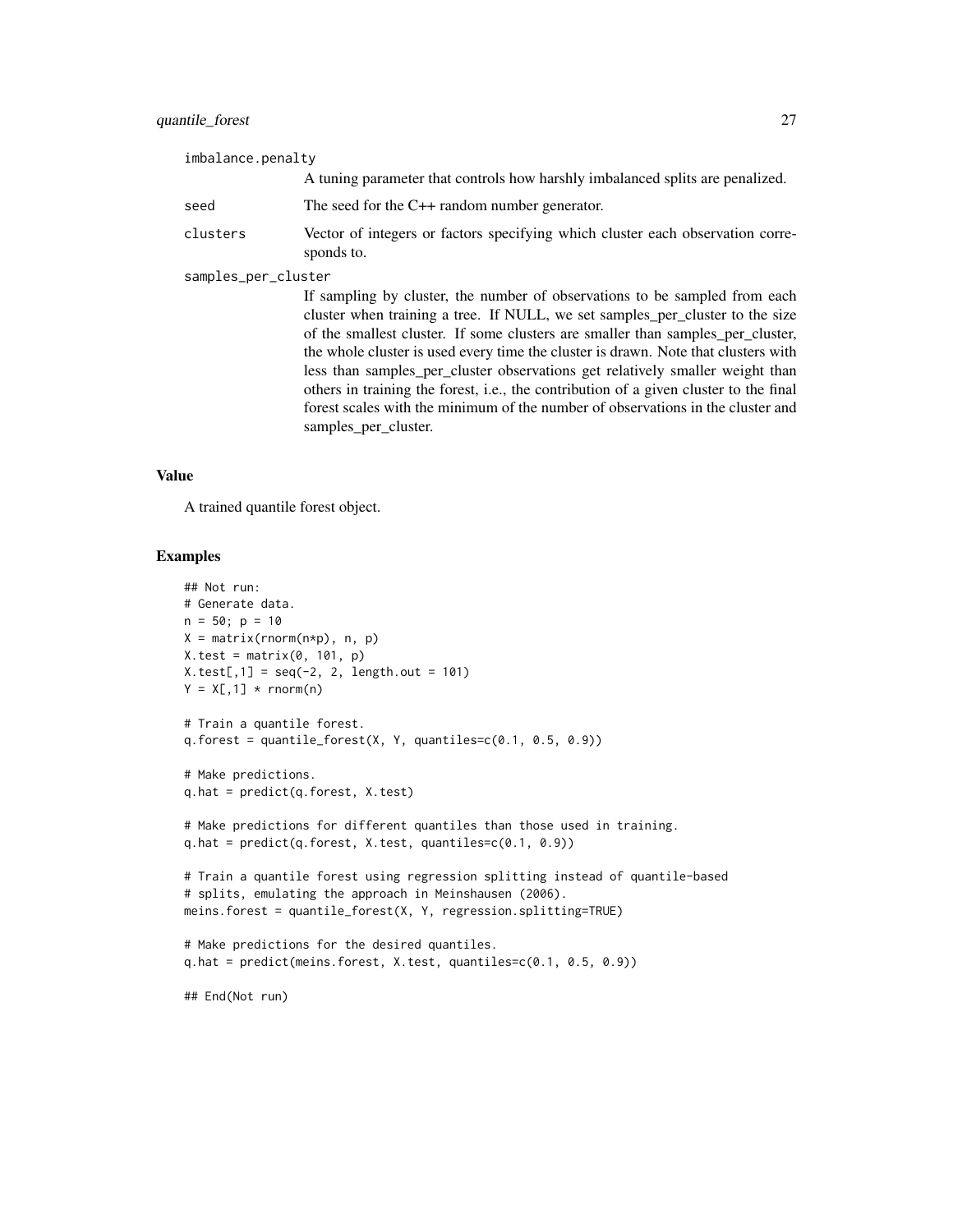<span id="page-27-0"></span>regression\_forest *Regression forest*

#### Description

Trains a regression forest that can be used to estimate the conditional mean function  $mu(x) = E[Y |$  $X = x$ ]

# Usage

```
regression_forest(X, Y, sample.fraction = 0.5, mtry = NULL,
 num.trees = 2000, num.threads = NULL, min.node.size = NULL,
 honesty = TRUE, honesty.fraction = NULL, ci.group.size = 2,
 alpha = NULL, imbalance.penalty = NULL,
 compute.oob.predictions = TRUE, seed = NULL, clusters = NULL,
 samples_per_cluster = NULL, tune.parameters = FALSE,
 num.fit.trees = 10, num.fit.reps = 100, num.optimize.reps = 1000)
```

| X                 | The covariates used in the regression.                                                                                                                                                                                                                                     |
|-------------------|----------------------------------------------------------------------------------------------------------------------------------------------------------------------------------------------------------------------------------------------------------------------------|
| Y                 | The outcome.                                                                                                                                                                                                                                                               |
| sample.fraction   |                                                                                                                                                                                                                                                                            |
|                   | Fraction of the data used to build each tree. Note: If honesty $=$ TRUE, these<br>subsamples will further be cut by a factor of honesty.fraction.                                                                                                                          |
| mtry              | Number of variables tried for each split.                                                                                                                                                                                                                                  |
| num.trees         | Number of trees grown in the forest. Note: Getting accurate confidence intervals<br>generally requires more trees than getting accurate predictions.                                                                                                                       |
| num.threads       | Number of threads used in training. If set to NULL, the software automatically<br>selects an appropriate amount.                                                                                                                                                           |
| min.node.size     | A target for the minimum number of observations in each tree leaf. Note that<br>nodes with size smaller than min.node.size can occur, as in the original random-<br>Forest package.                                                                                        |
| honesty           | Whether to use honest splitting (i.e., sub-sample splitting).                                                                                                                                                                                                              |
| honesty.fraction  |                                                                                                                                                                                                                                                                            |
|                   | The fraction of data that will be used for determining splits if honesty $=$ TRUE.<br>Corresponds to set J1 in the notation of the paper. When using the defaults<br>(honesty = TRUE and honesty.fraction = NULL), half of the data will be used<br>for determining splits |
| ci.group.size     | The forest will grow ci.group.size trees on each subsample. In order to provide<br>confidence intervals, ci.group.size must be at least 2.                                                                                                                                 |
| alpha             | A tuning parameter that controls the maximum imbalance of a split.                                                                                                                                                                                                         |
| imbalance.penalty |                                                                                                                                                                                                                                                                            |
|                   | A tuning parameter that controls how harshly imbalanced splits are penalized.                                                                                                                                                                                              |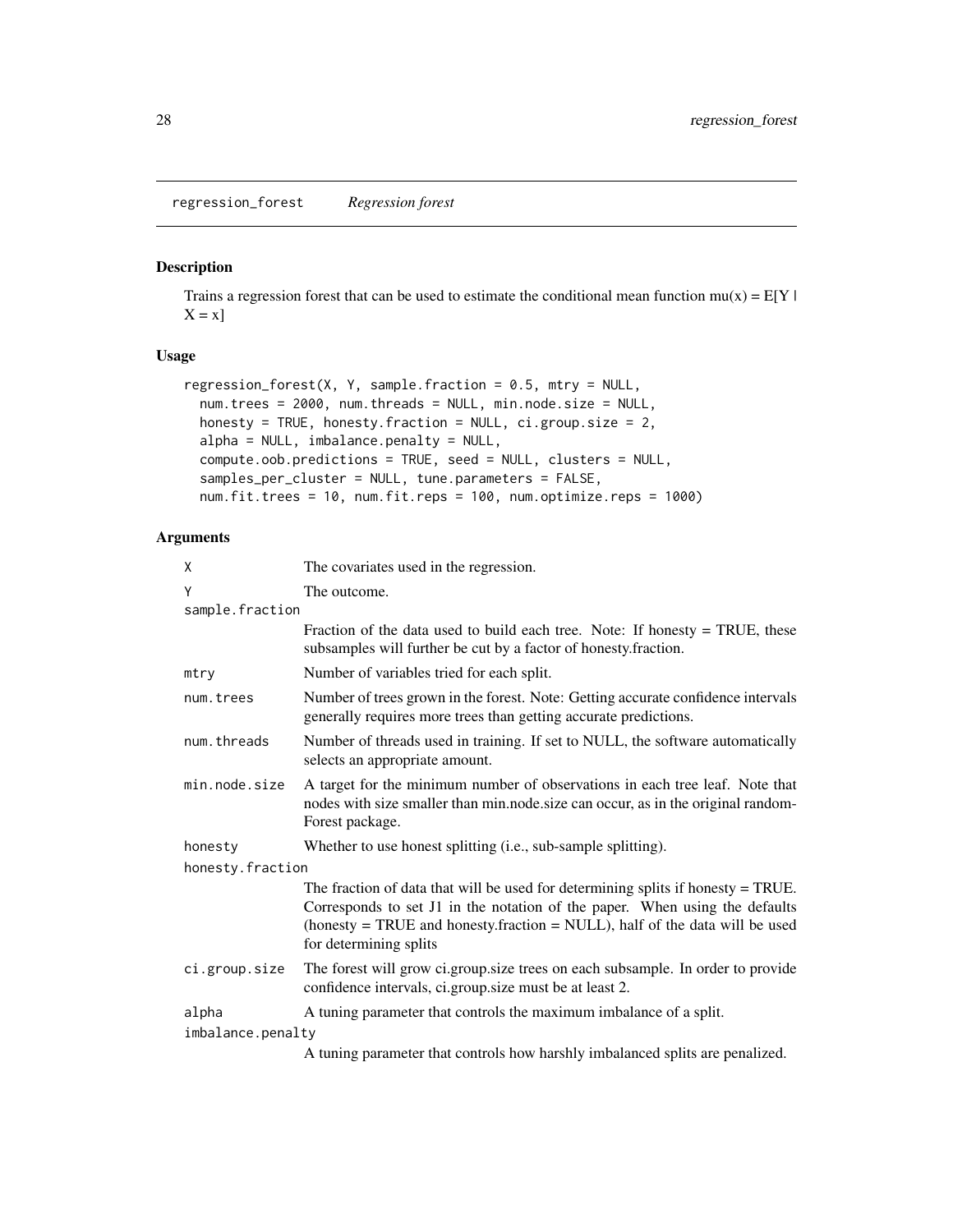| compute.oob.predictions |                                                                                                                                                                                                                                                                                                                                                                                                                                                                                                                                                                                                                           |
|-------------------------|---------------------------------------------------------------------------------------------------------------------------------------------------------------------------------------------------------------------------------------------------------------------------------------------------------------------------------------------------------------------------------------------------------------------------------------------------------------------------------------------------------------------------------------------------------------------------------------------------------------------------|
|                         | Whether OOB predictions on training set should be precomputed.                                                                                                                                                                                                                                                                                                                                                                                                                                                                                                                                                            |
| seed                    | The seed for the $C++$ random number generator.                                                                                                                                                                                                                                                                                                                                                                                                                                                                                                                                                                           |
| clusters                | Vector of integers or factors specifying which cluster each observation corre-<br>sponds to.                                                                                                                                                                                                                                                                                                                                                                                                                                                                                                                              |
| samples_per_cluster     |                                                                                                                                                                                                                                                                                                                                                                                                                                                                                                                                                                                                                           |
|                         | If sampling by cluster, the number of observations to be sampled from each<br>cluster when training a tree. If NULL, we set samples_per_cluster to the size<br>of the smallest cluster. If some clusters are smaller than samples_per_cluster,<br>the whole cluster is used every time the cluster is drawn. Note that clusters with<br>less than samples_per_cluster observations get relatively smaller weight than<br>others in training the forest, i.e., the contribution of a given cluster to the final<br>forest scales with the minimum of the number of observations in the cluster and<br>samples_per_cluster. |
| tune.parameters         |                                                                                                                                                                                                                                                                                                                                                                                                                                                                                                                                                                                                                           |
|                         | If true, NULL parameters are tuned by cross-validation; if false NULL parame-<br>ters are set to defaults.                                                                                                                                                                                                                                                                                                                                                                                                                                                                                                                |
| num.fit.trees           | The number of trees in each 'mini forest' used to fit the tuning model.                                                                                                                                                                                                                                                                                                                                                                                                                                                                                                                                                   |
| num.fit.reps            | The number of forests used to fit the tuning model.                                                                                                                                                                                                                                                                                                                                                                                                                                                                                                                                                                       |
| num.optimize.reps       |                                                                                                                                                                                                                                                                                                                                                                                                                                                                                                                                                                                                                           |
|                         | The number of random parameter values considered when using the model to<br>select the optimal parameters.                                                                                                                                                                                                                                                                                                                                                                                                                                                                                                                |

# Value

A trained regression forest object.

```
## Not run:
# Train a standard regression forest.
n = 50; p = 10X = matrix(rnorm(n*p), n, p)Y = X[, 1] * <b>rnorm(n)</b>r.forest = regression_forest(X, Y)
# Predict using the forest.
X.test = matrix(0, 101, p)X.test[, 1] = seq(-2, 2, length.out = 101)r.pred = predict(r.forest, X.test)
# Predict on out-of-bag training samples.
r.pred = predict(r.forest)
# Predict with confidence intervals; growing more trees is now recommended.
r.forest = regression_forest(X, Y, num.trees = 100)r.pred = predict(r.forest, X.test, estimate.variance = TRUE)
```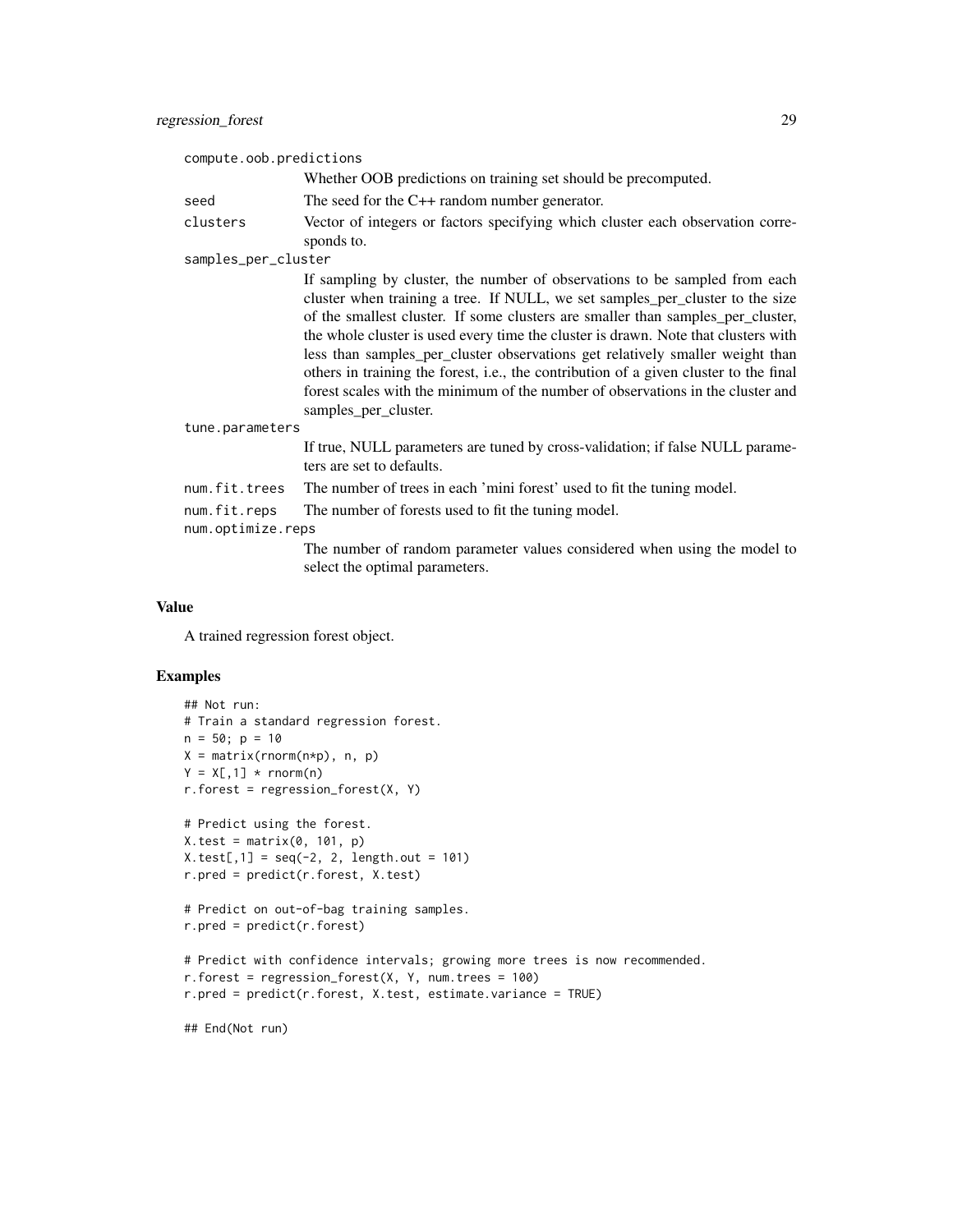<span id="page-29-0"></span>split\_frequencies *Calculate which features the forest split on at each depth.*

# Description

Calculate which features the forest split on at each depth.

#### Usage

```
split_frequencies(forest, max.depth = 4)
```
#### Arguments

| forest    | The trained forest.                  |
|-----------|--------------------------------------|
| max.depth | Maximum depth of splits to consider. |

#### Value

A matrix of split depth by feature index, where each value is the number of times the feature was split on at that depth.

```
## Not run:
# Train a quantile forest.
n = 50; p = 10X = matrix(rnorm(n*p), n, p)Y = X[, 1] * <b>rnorm(n)</b>q.forest = quantile_forest(X, Y, quantiles=c(0.1, 0.5, 0.9))
# Calculate the split frequencies for this forest.
split_frequencies(q.forest)
## End(Not run)
```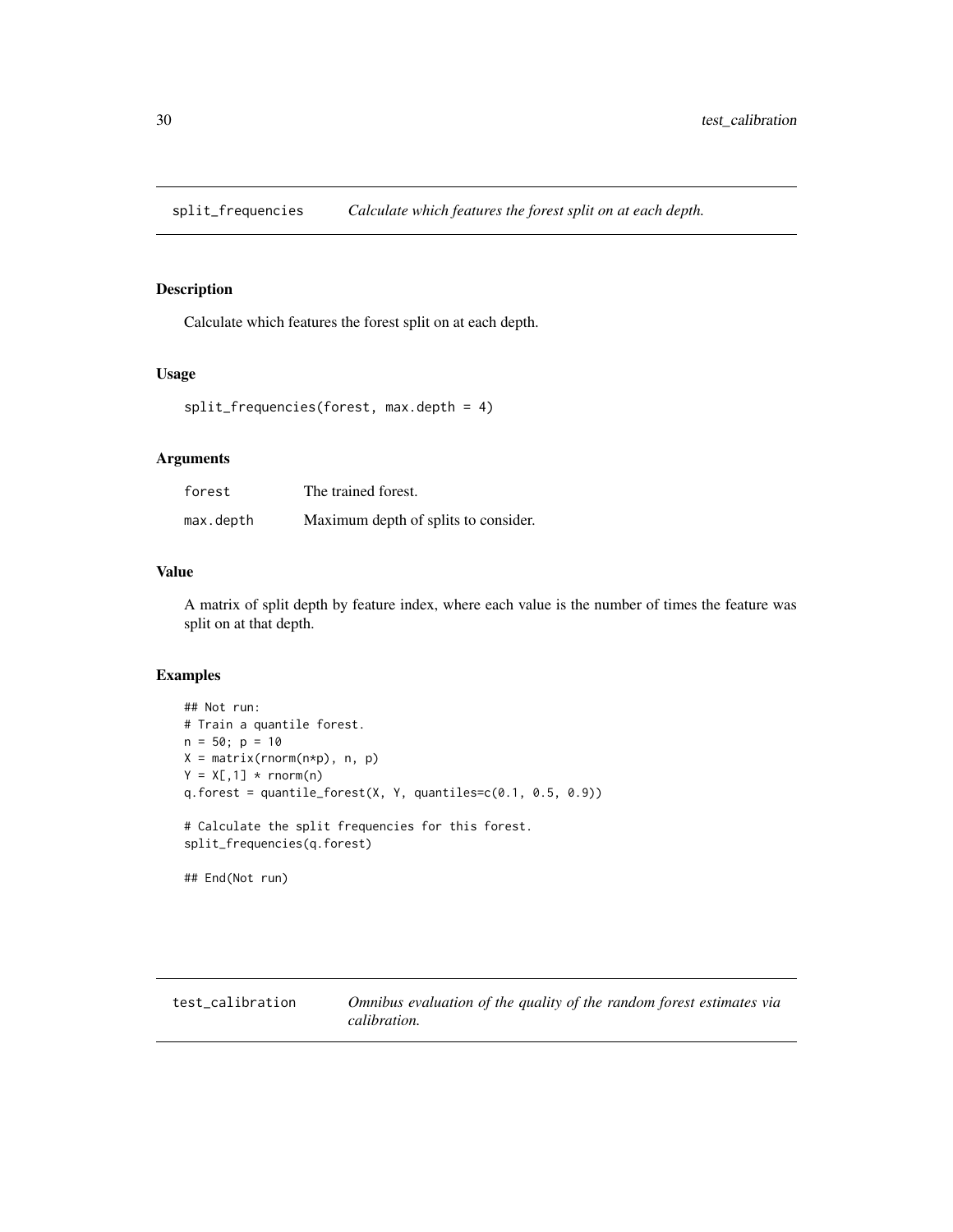#### <span id="page-30-0"></span>Description

Test calibration of the forest. Computes the best linear fit of the target estimand using the forest prediction (on held-out data) as well as the mean forest prediction as the sole two regressors. A coefficient of 1 for 'mean.forest.prediction' suggests that the mean forest prediction is correct, whereas a coefficient of 1 for 'differential.forest.prediction' additionally suggests that the forest has captured heterogeneity in the underlying signal. The p-value of the 'differential.forest.prediction' coefficient also acts as an omnibus test for the presence of heterogeneity: If the coefficient is significantly different from 0, then we can reject the null of no heterogeneity.

#### Usage

```
test_calibration(forest)
```
#### Arguments

forest The trained forest.

#### Value

A heteroskedasticity-consistent test of calibration.

#### References

Chernozhukov, Victor, Mert Demirer, Esther Duflo, and Ivan Fernandez-Val. "Generic Machine Learning Inference on Heterogenous Treatment Effects in Randomized Experiments." arXiv preprint arXiv:1712.04802 (2017).

```
## Not run:
n = 800; p = 5X = matrix(rnorm(n*p), n, p)W = rbinom(n, 1, 0.25 + 0.5 * (X[,1] > 0))
Y = pmax(X[, 1], 0) * W + X[, 2] + pmin(X[, 3], 0) + rnorm(n)forest = causal_fonest(X, Y, W)test_calibration(forest)
## End(Not run)
```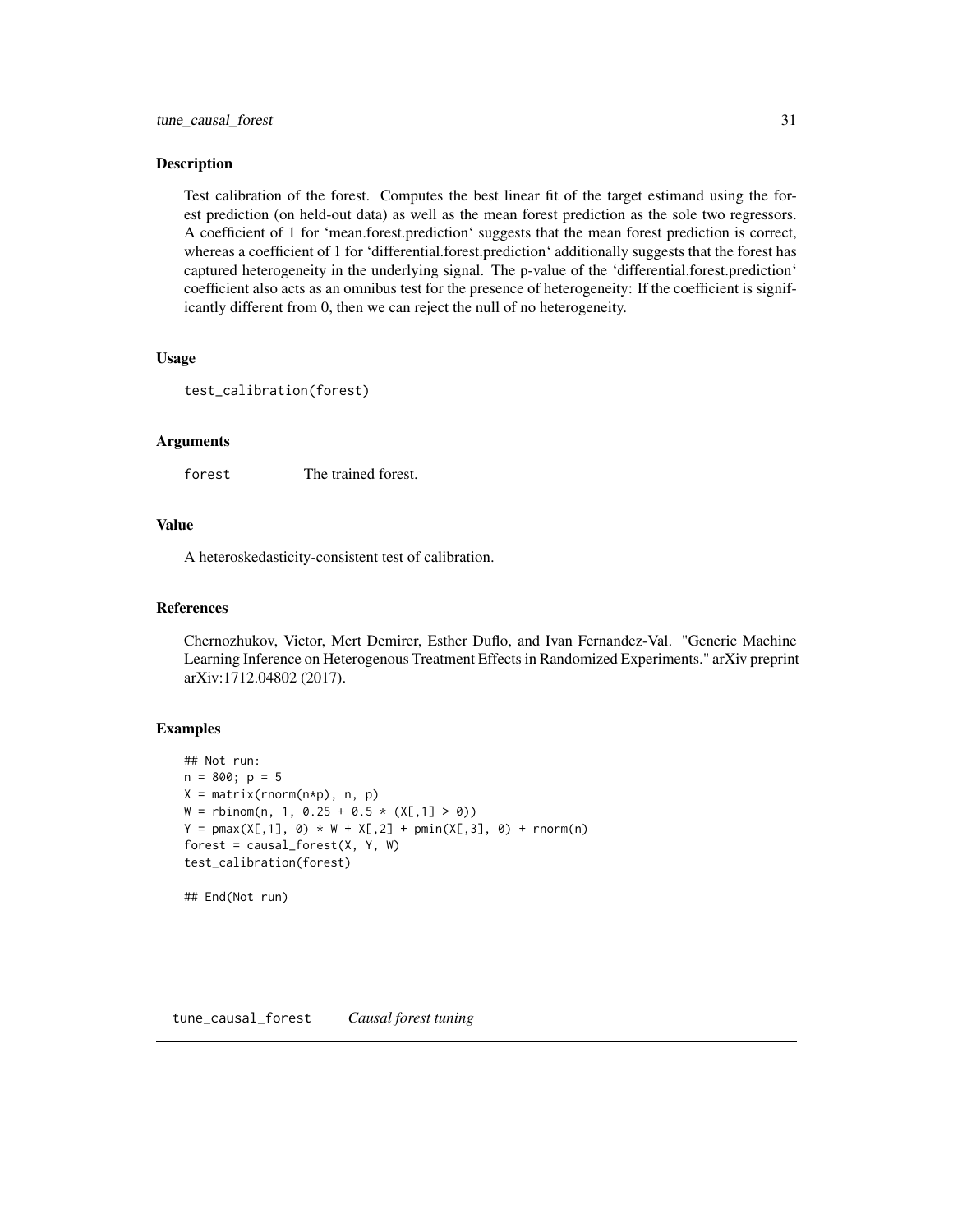# Description

Finds the optimal parameters to be used in training a regression forest. This method currently tunes over min.node.size, mtry, sample.fraction, alpha, and imbalance.penalty. Please see the method 'causal\_forest' for a description of the standard causal forest parameters. Note that if fixed values can be supplied for any of the parameters mentioned above, and in that case, that parameter will not be tuned. For example, if this method is called with min.node.size  $= 10$  and alpha  $= 0.7$ , then those parameter values will be treated as fixed, and only sample.fraction and imbalance.penalty will be tuned.

#### Usage

```
tune_causal_forest(X, Y, W, num.fit.trees = 200, num.fit.reps = 50,
 num.optimize.reps = 1000, min.node.size = NULL,
  sample.fraction = 0.5, mtry = NULL, alpha = NULL,
  imbalance.penalty = NULL, stabilize.splits = TRUE,
  num.threads = NULL, honesty = TRUE, honesty.fraction = NULL,
  seed = NULL, clusters = NULL, samples_per_cluster = NULL)
```

| Χ                 | The covariates used in the causal regression.                                                                                                                                       |
|-------------------|-------------------------------------------------------------------------------------------------------------------------------------------------------------------------------------|
| Υ                 | The outcome.                                                                                                                                                                        |
| W                 | The treatment assignment (may be binary or real).                                                                                                                                   |
| num.fit.trees     | The number of trees in each 'mini forest' used to fit the tuning model.                                                                                                             |
| num.fit.reps      | The number of forests used to fit the tuning model.                                                                                                                                 |
| num.optimize.reps |                                                                                                                                                                                     |
|                   | The number of random parameter values considered when using the model to<br>select the optimal parameters.                                                                          |
| min.node.size     | A target for the minimum number of observations in each tree leaf. Note that<br>nodes with size smaller than min.node.size can occur, as in the original random-<br>Forest package. |
| sample.fraction   |                                                                                                                                                                                     |
|                   | Fraction of the data used to build each tree. Note: If honesty $=$ TRUE, these<br>subsamples will further be cut by a factor of honesty.fraction.                                   |
| mtry              | Number of variables tried for each split.                                                                                                                                           |
| alpha             | A tuning parameter that controls the maximum imbalance of a split.                                                                                                                  |
| imbalance.penalty |                                                                                                                                                                                     |
|                   | A tuning parameter that controls how harshly imbalanced splits are penalized.                                                                                                       |
| stabilize.splits  |                                                                                                                                                                                     |
|                   | Whether or not the treatment should be taken into account when determining the<br>imbalance of a split (experimental).                                                              |
| num.threads       | Number of threads used in training. If set to NULL, the software automatically<br>selects an appropriate amount.                                                                    |
| honesty           | Whether to use honest splitting (i.e., sub-sample splitting).                                                                                                                       |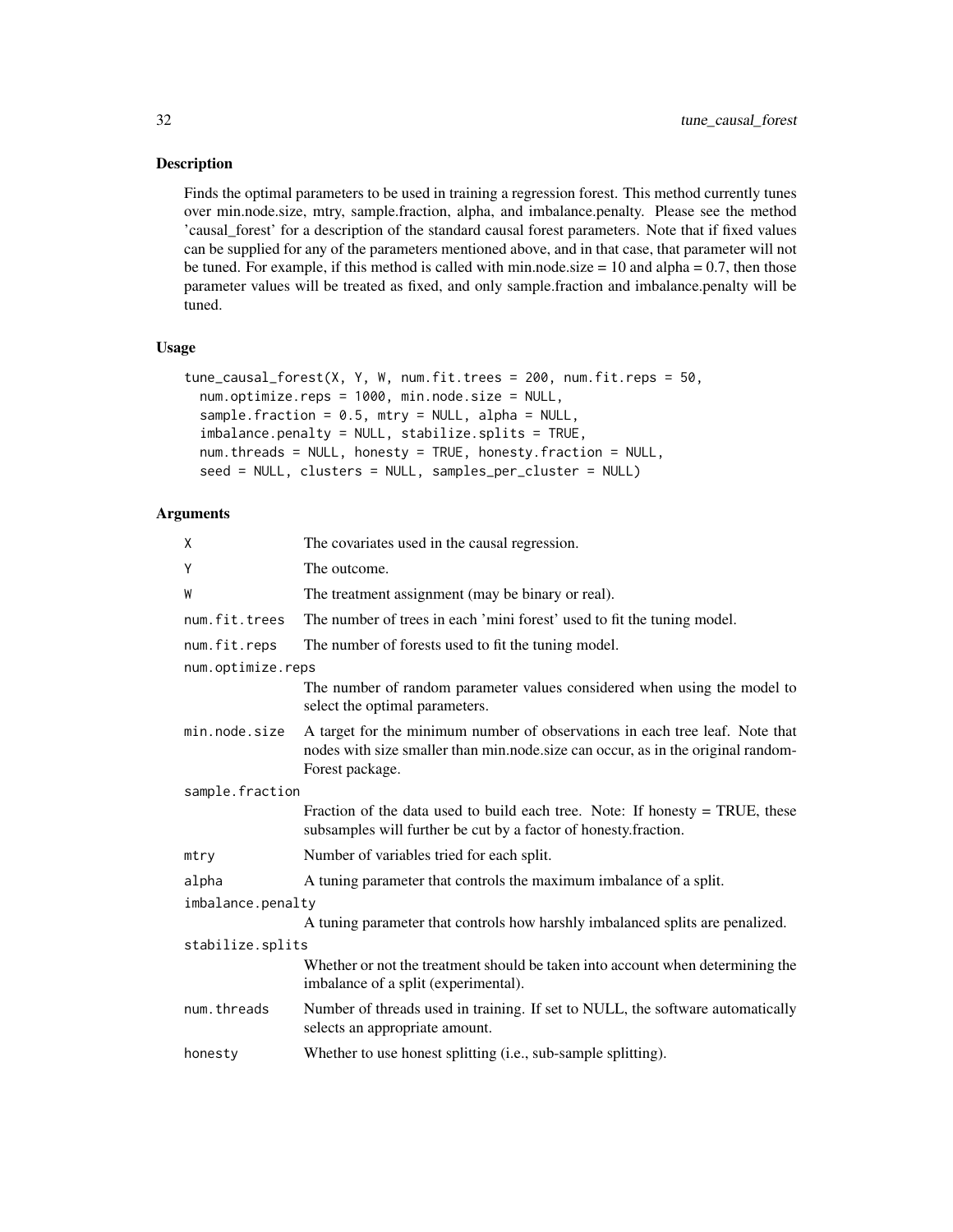<span id="page-32-0"></span>

| honesty.fraction                                                                                                                                                                                                                                                           |  |
|----------------------------------------------------------------------------------------------------------------------------------------------------------------------------------------------------------------------------------------------------------------------------|--|
| The fraction of data that will be used for determining splits if honesty $=$ TRUE.<br>Corresponds to set J1 in the notation of the paper. When using the defaults<br>(honesty = TRUE and honesty.fraction = NULL), half of the data will be used<br>for determining splits |  |
| The seed of the $C++$ random number generator.                                                                                                                                                                                                                             |  |
| Vector of integers or factors specifying which cluster each observation corre-<br>sponds to.                                                                                                                                                                               |  |
| samples_per_cluster                                                                                                                                                                                                                                                        |  |
| If sampling by cluster, the number of observations to be sampled from each<br>cluster. Must be less than the size of the smallest cluster. If set to NULL software<br>will set this value to the size of the smallest cluster.#                                            |  |
|                                                                                                                                                                                                                                                                            |  |

#### Value

A list consisting of the optimal parameter values ('params') along with their debiased error ('error').

# Examples

```
## Not run:
# Find the optimal tuning parameters.
n = 50; p = 10X = matrix(rnorm(n*p), n, p)W = rbinom(n, 1, 0.5)Y = pmax(X[, 1], 0) * W + X[, 2] + pmin(X[, 3], 0) + rnorm(n)params = tune_causal_forest(X, Y, W)$params
# Use these parameters to train a regression forest.
tuned.forest = causal_forest(X, Y, W, num.trees = 1000,min.node.size = as.numeric(params["min.node.size"]),
   sample.fraction = as.numeric(params["sample.fraction"]),
   mtry = as.numeric(params["mtry"]),
   alpha = as.numeric(params["alpha"]),
    imbalance.penalty = as.numeric(params["imbalance.penalty"])
```
## End(Not run)

tune\_local\_linear\_forest *Local linear forest tuning*

# Description

Finds the optimal ridge penalty for local linear prediction.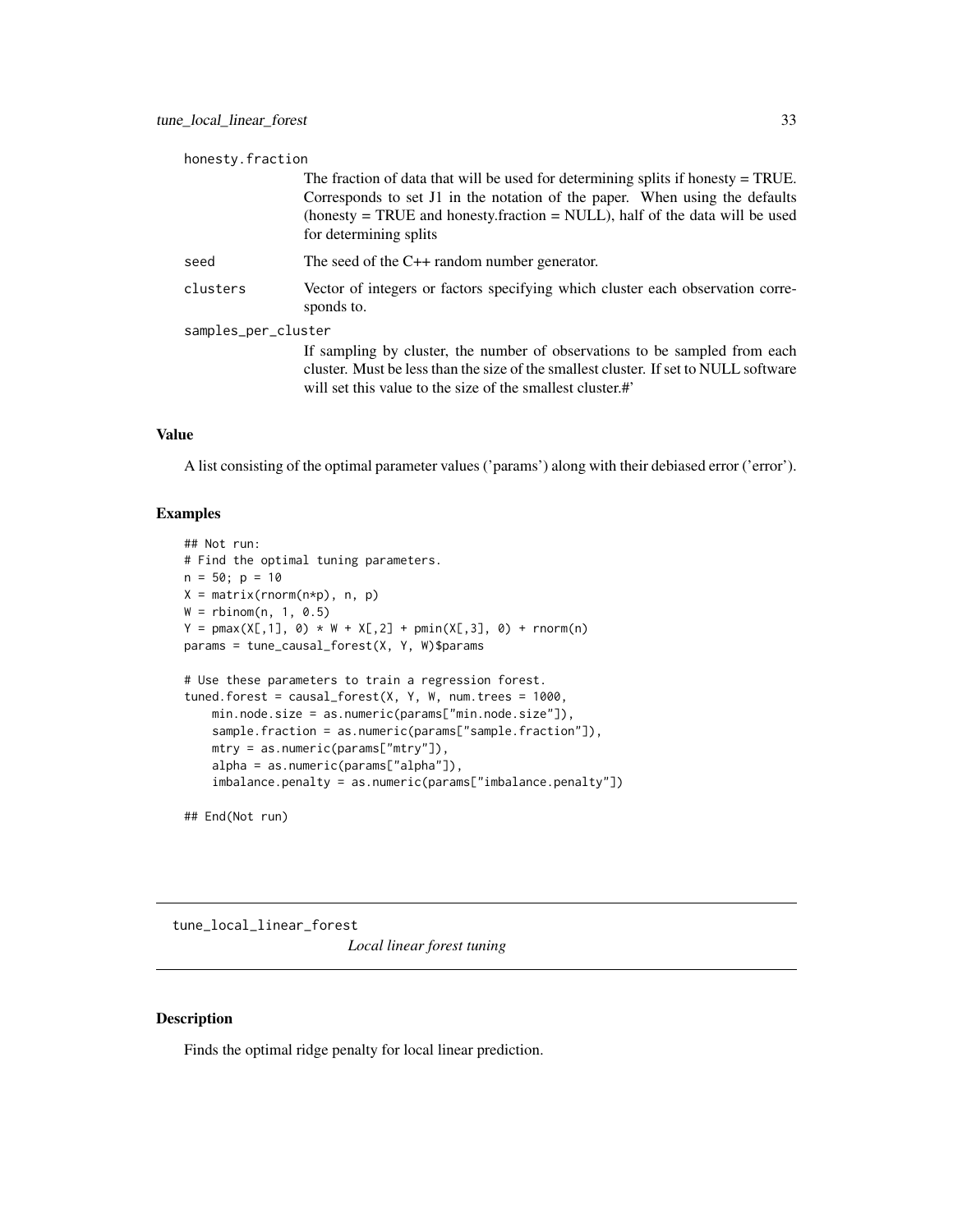```
tune_local_linear_forest(forest, linear.correction.variables = NULL,
  ll.weight.penalty = FALSE, num.threads = NULL, lambda.path = NULL)
```
#### Arguments

| forest                      | The forest used for prediction.                                                                                               |
|-----------------------------|-------------------------------------------------------------------------------------------------------------------------------|
| linear.correction.variables |                                                                                                                               |
|                             | Variables to use for local linear prediction. If left null, all variables are used.                                           |
| 11. weight. penalty         |                                                                                                                               |
|                             | Option to standardize ridge penalty by covariance (TRUE), or penalize all co-<br>variates equally (FALSE). Defaults to FALSE. |
| num.threads                 | Number of threads used in training. If set to NULL, the software automatically<br>selects an appropriate amount.              |
| lambda.path                 | Optional list of lambdas to use for cross-validation.                                                                         |

#### Value

A list of lambdas tried, corresponding errors, and optimal ridge penalty lambda.

#### Examples

```
## Not run:
# Find the optimal tuning parameters.
n = 500; p = 10X = matrix(rnorm(n*p), n, p)Y = X[, 1] * <b>rnorm(n)</b>forest = regression_fonest(X,Y)tuned.lambda = tune_local_linear_forest(forest)
# Use this parameter to predict from a local linear forest.
predictions = predict(forest, linear.correction.variables = 1:p, lambda = tuned.lambda)
## End(Not run)
```
tune\_regression\_forest

*Regression forest tuning*

#### **Description**

Finds the optimal parameters to be used in training a regression forest. This method currently tunes over min.node.size, mtry, sample.fraction, alpha, and imbalance.penalty. Please see the method 'regression\_forest' for a description of the standard forest parameters. Note that if fixed values can be supplied for any of the parameters mentioned above, and in that case, that parameter will not be tuned. For example, if this method is called with min.node.size  $= 10$  and alpha  $= 0.7$ , then those parameter values will be treated as fixed, and only sample.fraction and imbalance.penalty will be tuned.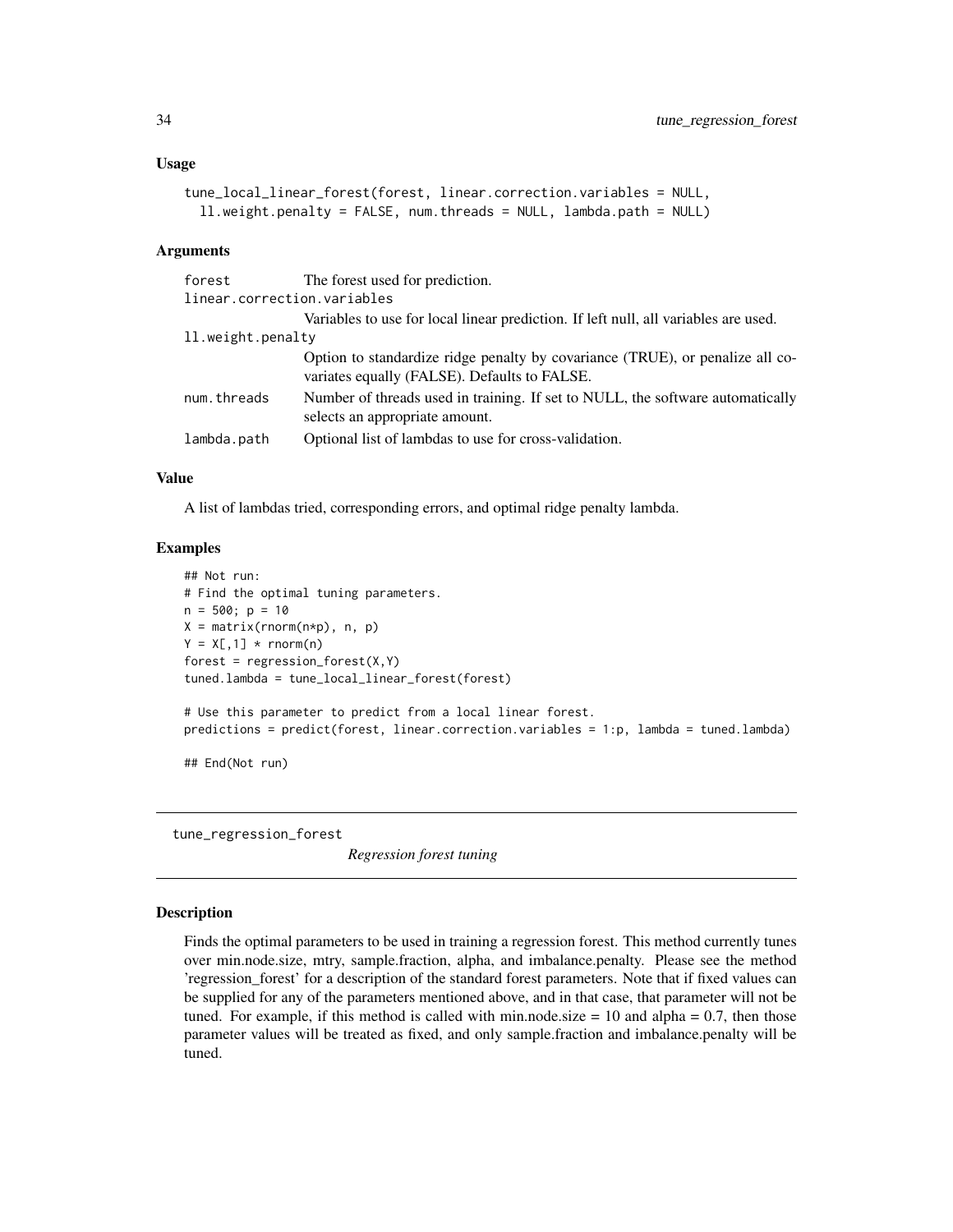# Usage

```
tune_regression_forest(X, Y, num.fit.trees = 10, num.fit.reps = 100,
 num.optimize.reps = 1000, min.node.size = NULL,
  sample.fraction = 0.5, mtry = NULL, alpha = NULL,
  imbalance.penalty = NULL, num.threads = NULL, honesty = TRUE,
 honesty.fraction = NULL, seed = NULL, clusters = NULL,
  samples_per_cluster = NULL)
```

| χ                   | The covariates used in the regression.                                                                                                                                                                                                                                     |
|---------------------|----------------------------------------------------------------------------------------------------------------------------------------------------------------------------------------------------------------------------------------------------------------------------|
| Y                   | The outcome.                                                                                                                                                                                                                                                               |
| num.fit.trees       | The number of trees in each 'mini forest' used to fit the tuning model.                                                                                                                                                                                                    |
| num.fit.reps        | The number of forests used to fit the tuning model.                                                                                                                                                                                                                        |
| num.optimize.reps   |                                                                                                                                                                                                                                                                            |
|                     | The number of random parameter values considered when using the model to<br>select the optimal parameters.                                                                                                                                                                 |
| min.node.size       | A target for the minimum number of observations in each tree leaf. Note that<br>nodes with size smaller than min.node.size can occur, as in the original random-<br>Forest package.                                                                                        |
| sample.fraction     |                                                                                                                                                                                                                                                                            |
|                     | Fraction of the data used to build each tree. Note: If honesty $=$ TRUE, these<br>subsamples will further be cut by a factor of honesty.fraction.                                                                                                                          |
| mtry                | Number of variables tried for each split.                                                                                                                                                                                                                                  |
| alpha               | A tuning parameter that controls the maximum imbalance of a split.                                                                                                                                                                                                         |
| imbalance.penalty   |                                                                                                                                                                                                                                                                            |
|                     | A tuning parameter that controls how harshly imbalanced splits are penalized.                                                                                                                                                                                              |
| num.threads         | Number of threads used in training. If set to NULL, the software automatically<br>selects an appropriate amount.                                                                                                                                                           |
| honesty             | Whether or not honest splitting (i.e., sub-sample splitting) should be used.                                                                                                                                                                                               |
| honesty.fraction    |                                                                                                                                                                                                                                                                            |
|                     | The fraction of data that will be used for determining splits if honesty $=$ TRUE.<br>Corresponds to set J1 in the notation of the paper. When using the defaults<br>(honesty = TRUE and honesty.fraction = NULL), half of the data will be used<br>for determining splits |
| seed                | The seed for the C++ random number generator.                                                                                                                                                                                                                              |
| clusters            | Vector of integers or factors specifying which cluster each observation corre-<br>sponds to.                                                                                                                                                                               |
| samples_per_cluster |                                                                                                                                                                                                                                                                            |
|                     | If sampling by cluster, the number of observations to be sampled from each<br>cluster. Must be less than the size of the smallest cluster. If set to NULL software<br>will set this value to the size of the smallest cluster.                                             |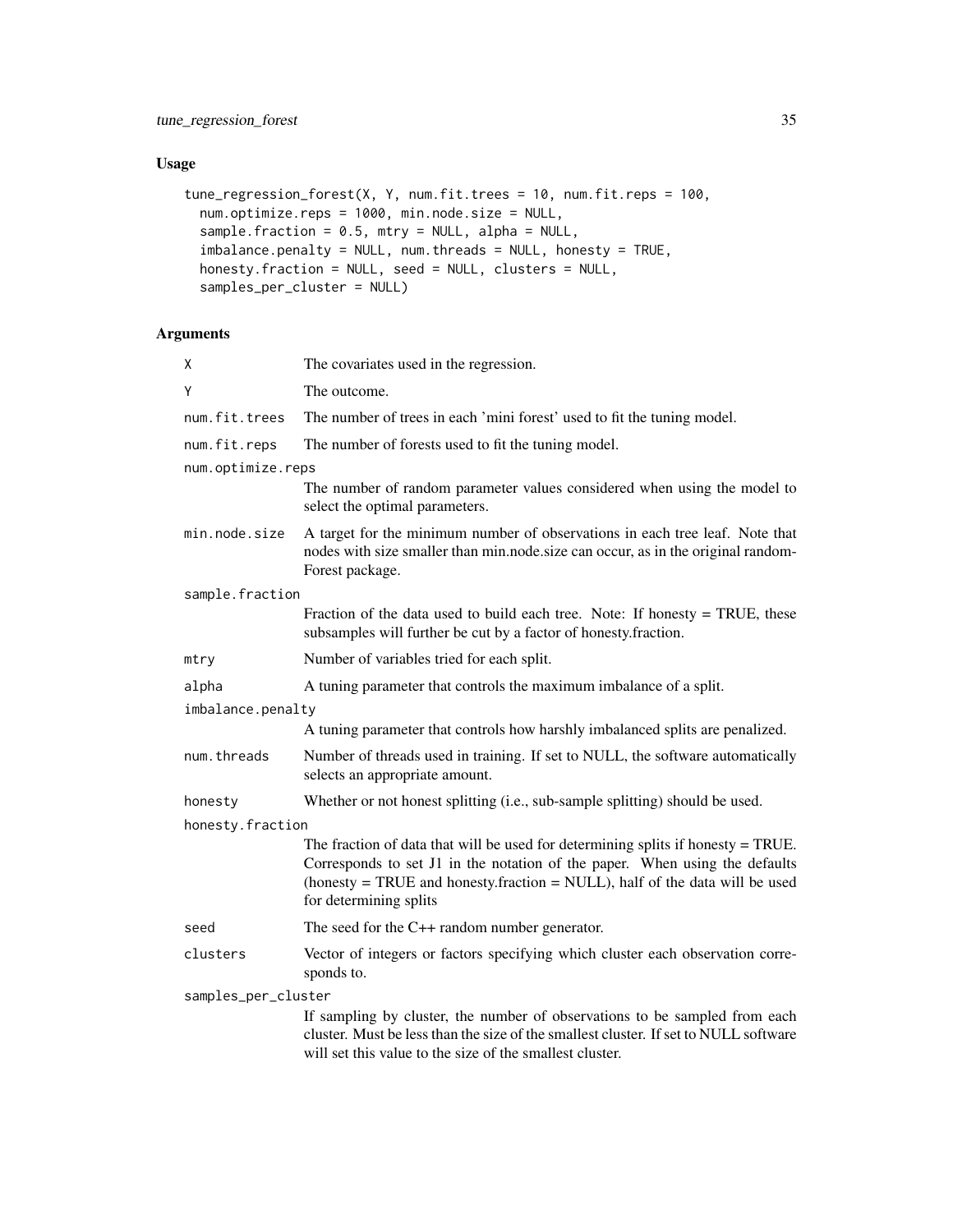#### <span id="page-35-0"></span>Value

A list consisting of the optimal parameter values ('params') along with their debiased error ('error').

#### Examples

```
## Not run:
# Find the optimal tuning parameters.
n = 500; p = 10X = matrix(rnorm(n*p), n, p)Y = X[, 1] * <b>rnorm(n)</b>params = tune_regression_forest(X, Y)$params
# Use these parameters to train a regression forest.
tuned.forest = regression_forest(X, Y, num.trees = 1000,
   min.node.size = as.numeric(params["min.node.size"]),
    sample.fraction = as.numeric(params["sample.fraction"]),
   mtry = as.numeric(params["mtry"]),
    alpha = as.numeric(params["alpha"]),
    imbalance.penalty = as.numeric(params["imbalance.penalty"]))
```

```
## End(Not run)
```
variable\_importance *Calculate a simple measure of 'importance' for each feature.*

# Description

Calculate a simple measure of 'importance' for each feature.

#### Usage

```
variable_importance(forest, decay.exponent = 2, max.depth = 4)
```
### Arguments

| forest    | The trained forest.                                                            |
|-----------|--------------------------------------------------------------------------------|
|           | decay exponent A tuning parameter that controls the importance of split depth. |
| max.depth | Maximum depth of splits to consider.                                           |

# Value

A list specifying an 'importance value' for each feature.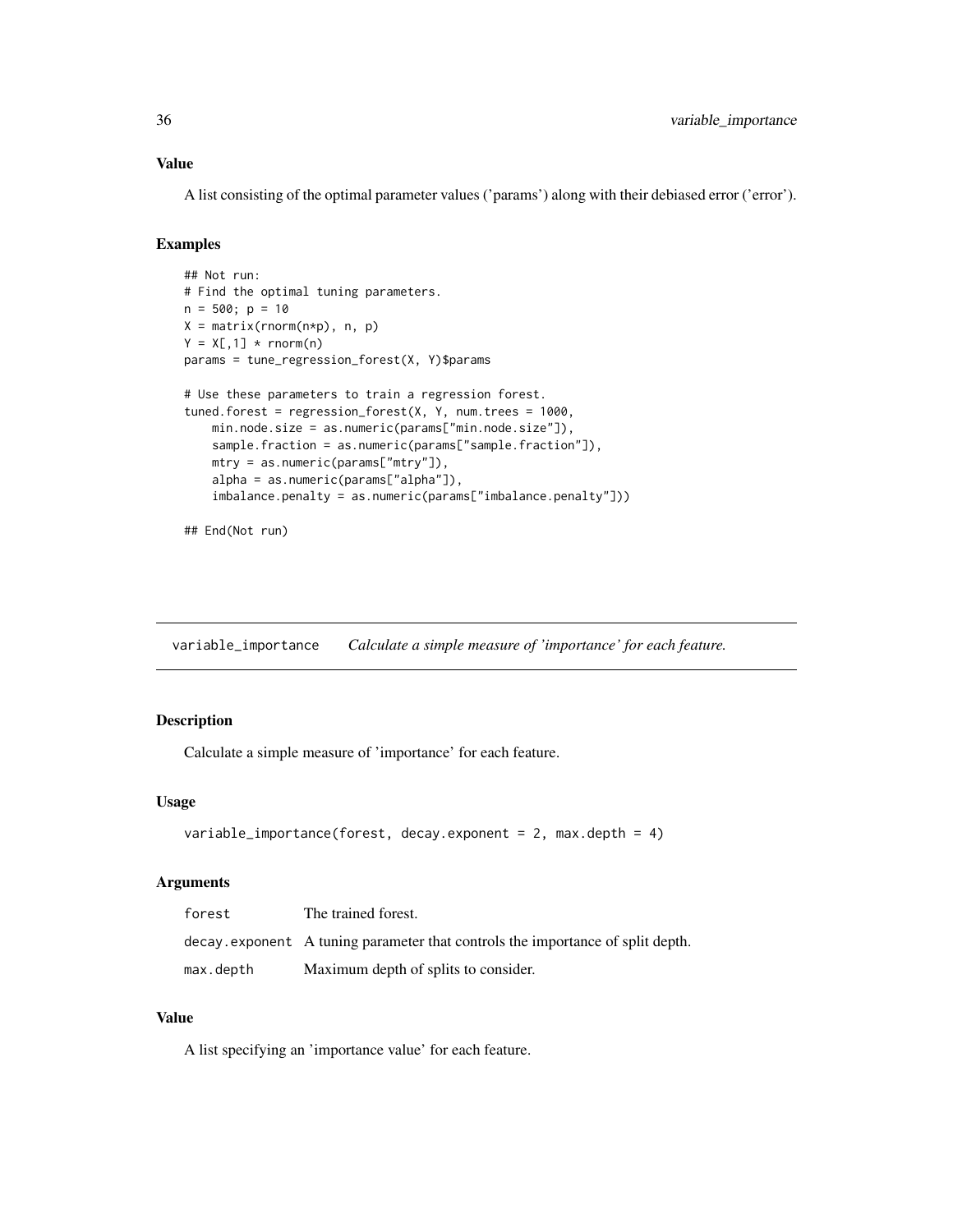variable\_importance 37

# Examples

```
## Not run:
# Train a quantile forest.
n = 50; p = 10X = matrix(rnorm(n*p), n, p)Y = X[, 1] * <b>rnorm(n)</b>q.forest = quantile_forest(X, Y, quantiles=c(0.1, 0.5, 0.9))# Calculate the 'importance' of each feature.
```
variable\_importance(q.forest)

## End(Not run)